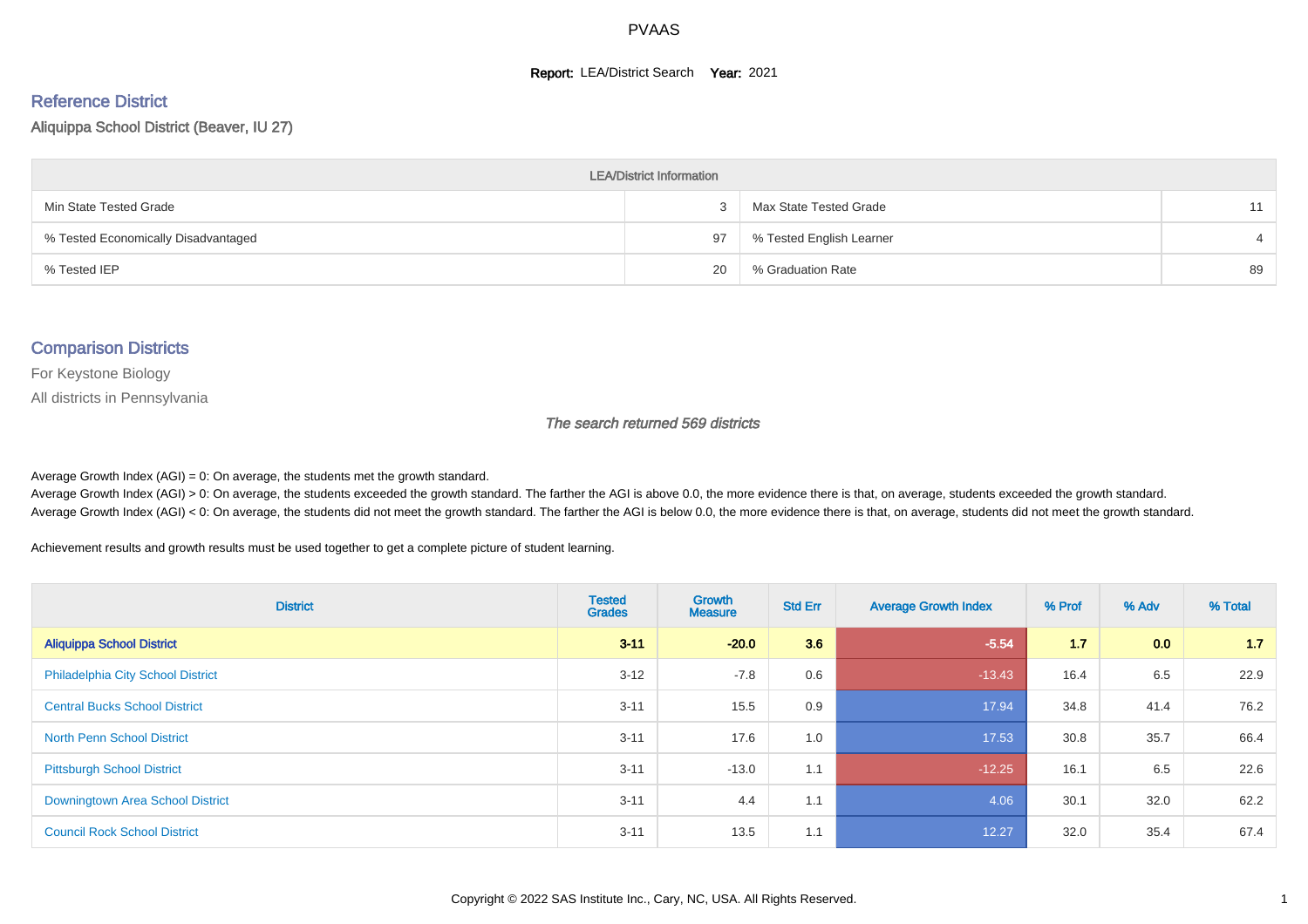| <b>District</b>                           | <b>Tested</b><br><b>Grades</b> | <b>Growth</b><br><b>Measure</b> | <b>Std Err</b> | <b>Average Growth Index</b> | % Prof | % Adv | % Total |
|-------------------------------------------|--------------------------------|---------------------------------|----------------|-----------------------------|--------|-------|---------|
| <b>Aliquippa School District</b>          | $3 - 11$                       | $-20.0$                         | 3.6            | $-5.54$                     | $1.7$  | 0.0   | 1.7     |
| <b>Bethlehem Area School District</b>     | $3 - 11$                       | $-4.5$                          | 1.1            | $-3.91$                     | 20.4   | 11.3  | 31.7    |
| <b>Parkland School District</b>           | $3 - 11$                       | $-3.7$                          | 1.2            | $-3.17$                     | 31.4   | 30.6  | 62.0    |
| <b>West Chester Area School District</b>  | $3 - 11$                       | $-2.1$                          | $1.2\,$        | $-1.83$                     | 36.4   | 23.2  | 59.6    |
| <b>Reading School District</b>            | $3 - 11$                       | 4.3                             | 1.2            | 3.71                        | 16.8   | 6.0   | 22.8    |
| <b>East Penn School District</b>          | $3 - 11$                       | 8.9                             | 1.2            | 7.61                        | 32.8   | 26.4  | 59.2    |
| <b>Cumberland Valley School District</b>  | $3 - 12$                       | 18.6                            | 1.2            | 15.79                       | 31.3   | 39.2  | 70.5    |
| <b>Spring-Ford Area School District</b>   | $3 - 11$                       | 16.6                            | 1.2            | 14.02                       | 30.4   | 45.3  | 75.7    |
| <b>Lower Merion School District</b>       | $3 - 11$                       | 18.9                            | 1.2            | 15.42                       | 29.4   | 48.6  | 78.0    |
| <b>Central Dauphin School District</b>    | $3 - 11$                       | $-5.2$                          | 1.2            | $-4.24$                     | 29.3   | 8.7   | 38.0    |
| <b>Chambersburg Area School District</b>  | $3 - 11$                       | $-5.6$                          | 1.3            | $-4.42$                     | 24.2   | 15.2  | 39.4    |
| North Allegheny School District           | $3 - 11$                       | 18.0                            | 1.3            | 14.25                       | 30.5   | 42.9  | 73.4    |
| <b>Hempfield School District</b>          | $3 - 11$                       | 13.4                            | 1.3            | 10.53                       | 29.9   | 36.8  | 66.7    |
| <b>Pennsbury School District</b>          | $3 - 11$                       | 5.6                             | 1.3            | 4.38                        | 37.7   | 27.7  | 65.4    |
| <b>Easton Area School District</b>        | $3 - 12$                       | 6.3                             | 1.3            | 4.91                        | 24.1   | 13.0  | 37.1    |
| <b>West Shore School District</b>         | $3 - 12$                       | 2.2                             | 1.3            | 1.68                        | 31.8   | 15.2  | 47.1    |
| <b>Neshaminy School District</b>          | $3 - 11$                       | 8.6                             | 1.3            | 6.56                        | 31.3   | 23.9  | 55.2    |
| <b>State College Area School District</b> | $3 - 11$                       | 24.5                            | 1.3            | 18.59                       | 31.9   | 46.9  | 78.8    |
| Mt Lebanon School District                | $3 - 11$                       | 2.4                             | 1.3            | 1.79                        | 39.3   | 37.4  | 76.8    |
| <b>Upper Darby School District</b>        | $3-12$                         | 11.2                            | 1.4            | 8.28                        | 23.8   | 11.8  | 35.6    |
| <b>Allentown City School District</b>     | $3 - 12$                       | $-16.9$                         | 1.4            | $-12.37$                    | 5.9    | 0.4   | 6.3     |
| <b>Haverford Township School District</b> | $3 - 11$                       | 1.4                             | 1.4            | 1.05                        | 36.7   | 26.3  | 63.0    |
| <b>Millcreek Township School District</b> | $3 - 11$                       | 9.1                             | 1.4            | 6.61                        | 34.5   | 30.1  | 64.6    |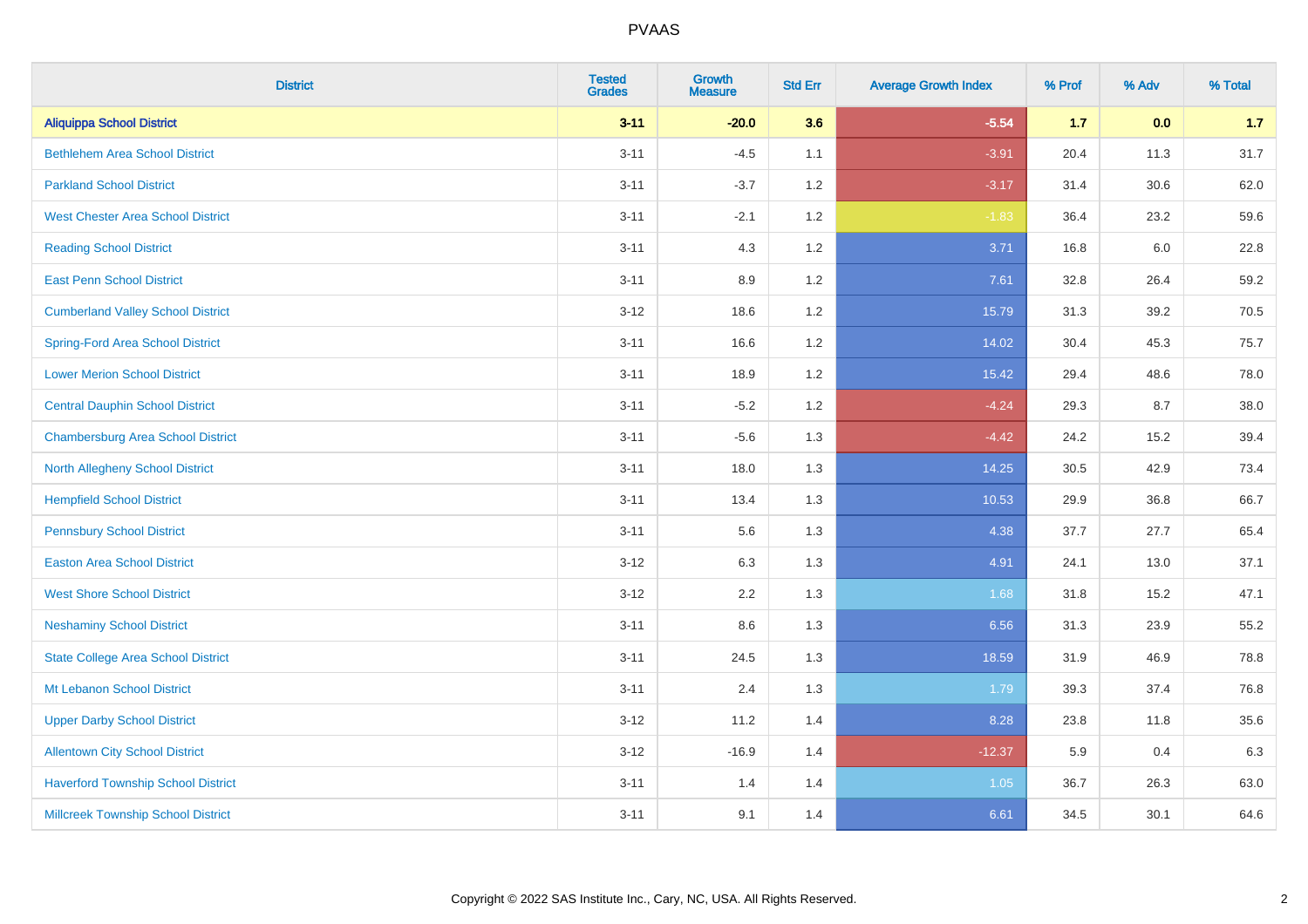| <b>District</b>                             | <b>Tested</b><br><b>Grades</b> | <b>Growth</b><br><b>Measure</b> | <b>Std Err</b> | <b>Average Growth Index</b> | % Prof | % Adv | % Total |
|---------------------------------------------|--------------------------------|---------------------------------|----------------|-----------------------------|--------|-------|---------|
| <b>Aliquippa School District</b>            | $3 - 11$                       | $-20.0$                         | 3.6            | $-5.54$                     | $1.7$  | 0.0   | 1.7     |
| <b>Lancaster School District</b>            | $3 - 12$                       | $-10.0$                         | 1.4            | $-7.22$                     | 9.0    | 3.9   | 12.8    |
| <b>Bristol Township School District</b>     | $3 - 11$                       | $-7.4$                          | 1.4            | $-5.32$                     | 13.8   | 4.6   | 18.4    |
| <b>Boyertown Area School District</b>       | $3 - 11$                       | $-2.9$                          | 1.4            | $-2.06$                     | 30.8   | 22.6  | 53.4    |
| <b>Dallastown Area School District</b>      | $3 - 11$                       | 19.9                            | 1.4            | 14.14                       | 36.8   | 34.2  | 71.0    |
| <b>Williamsport Area School District</b>    | $3 - 11$                       | $-11.7$                         | 1.4            | $-8.29$                     | 18.2   | 10.5  | 28.7    |
| <b>Seneca Valley School District</b>        | $3 - 11$                       | $0.8\,$                         | 1.4            | 0.54                        | 40.6   | 25.2  | 65.8    |
| <b>Souderton Area School District</b>       | $3 - 11$                       | 18.5                            | 1.4            | 12.86                       | 39.2   | 31.2  | 70.4    |
| East Stroudsburg Area School District       | $3 - 11$                       | $-4.9$                          | 1.4            | $-3.38$                     | 22.7   | 12.5  | 35.2    |
| <b>Avon Grove School District</b>           | $3 - 10$                       | $7.6\,$                         | 1.4            | 5.29                        | 33.7   | 33.2  | 67.0    |
| <b>Erie City School District</b>            | $3 - 12$                       | $-4.5$                          | 1.4            | $-3.09$                     | 13.4   | 6.7   | 20.1    |
| <b>Manheim Township School District</b>     | $3 - 12$                       | 10.9                            | 1.5            | 7.51                        | 30.9   | 31.0  | 61.9    |
| <b>Wilson School District</b>               | $3 - 12$                       | 0.5                             | 1.5            | 0.32                        | 30.4   | 25.5  | 55.9    |
| <b>Pennridge School District</b>            | $3 - 10$                       | 7.4                             | 1.5            | 5.10                        | 32.0   | 27.6  | 59.6    |
| <b>Penn Manor School District</b>           | $3 - 11$                       | 7.1                             | 1.5            | 4.82                        | 26.7   | 20.5  | 47.2    |
| <b>Butler Area School District</b>          | $3 - 11$                       | $-14.1$                         | 1.5            | $-9.60$                     | 26.4   | 11.1  | 37.5    |
| <b>Central York School District</b>         | $3 - 12$                       | 12.9                            | 1.5            | 8.64                        | 31.4   | 24.1  | 55.5    |
| <b>Perkiomen Valley School District</b>     | $3 - 11$                       | 2.7                             | 1.5            | 1.83                        | 35.0   | 25.3  | 60.3    |
| <b>Centennial School District</b>           | $3 - 10$                       | 1.5                             | 1.5            | 0.98                        | 23.6   | 12.4  | 36.0    |
| Altoona Area School District                | $3 - 12$                       | 0.1                             | 1.5            | 0.07                        | 29.0   | 13.8  | 42.8    |
| Owen J Roberts School District              | $3 - 11$                       | $-3.5$                          | 1.5            | $-2.27$                     | 36.8   | 24.4  | 61.2    |
| Pennsylvania Cyber Charter School           | $3 - 11$                       | 0.6                             | 1.5            | 0.37                        | 20.8   | 8.1   | 28.9    |
| <b>Quakertown Community School District</b> | $3 - 12$                       | $-4.3$                          | 1.5            | $-2.79$                     | 33.8   | 20.1  | 53.8    |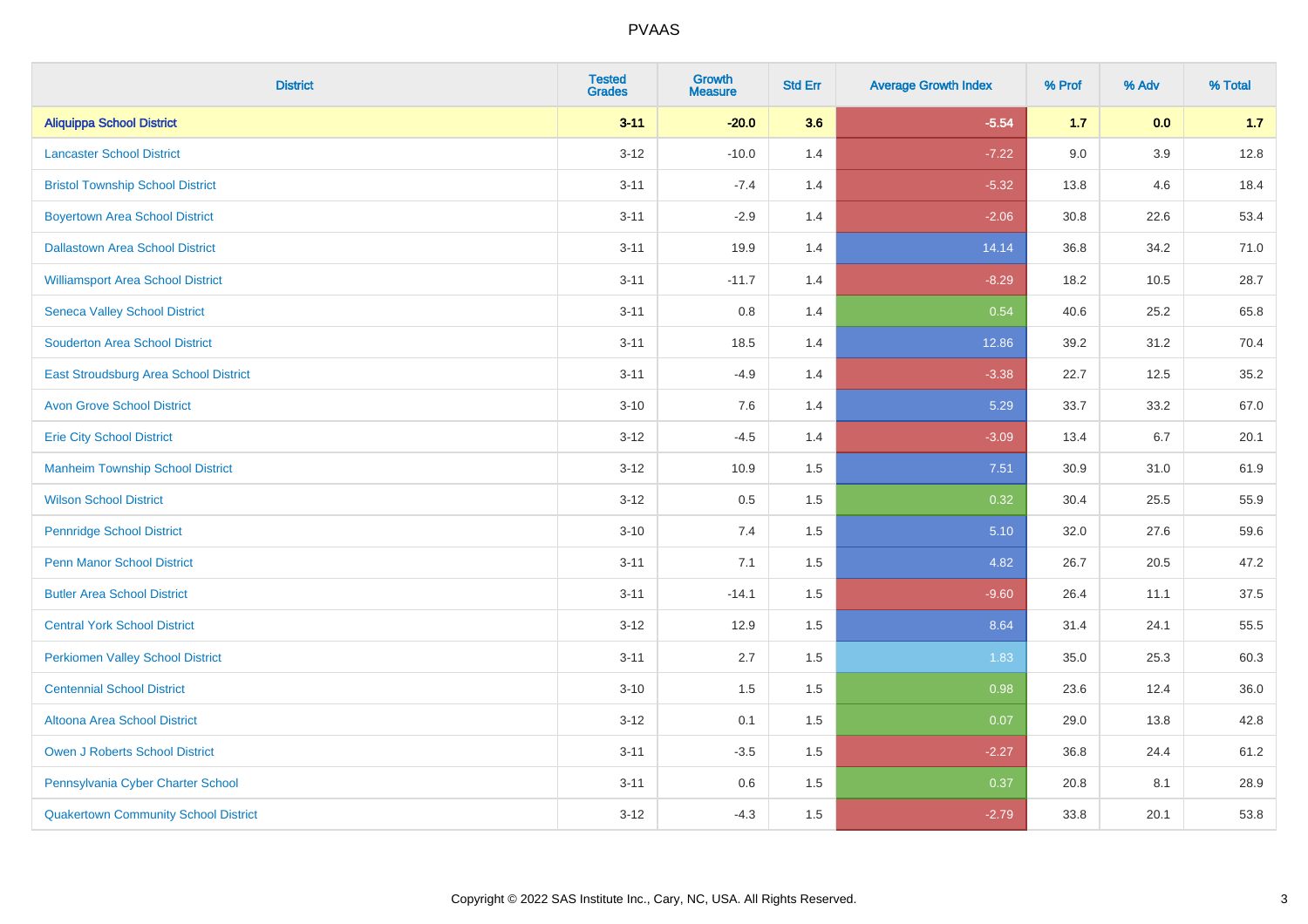| <b>District</b>                                    | <b>Tested</b><br><b>Grades</b> | <b>Growth</b><br><b>Measure</b> | <b>Std Err</b> | <b>Average Growth Index</b> | % Prof | % Adv | % Total |
|----------------------------------------------------|--------------------------------|---------------------------------|----------------|-----------------------------|--------|-------|---------|
| <b>Aliquippa School District</b>                   | $3 - 11$                       | $-20.0$                         | 3.6            | $-5.54$                     | $1.7$  | 0.0   | 1.7     |
| <b>Canon-Mcmillan School District</b>              | $3 - 11$                       | $-5.0$                          | 1.5            | $-3.25$                     | 30.8   | 28.5  | 59.3    |
| Northampton Area School District                   | $3 - 11$                       | 3.2                             | 1.5            | 2.05                        | 29.8   | 17.9  | 47.7    |
| <b>Commonwealth Charter Academy Charter School</b> | $3 - 10$                       | 4.2                             | 1.6            | 2.68                        | 27.0   | 15.6  | 42.5    |
| <b>Hazleton Area School District</b>               | $3 - 11$                       | 6.0                             | 1.6            | 3.85                        | 20.5   | 9.0   | 29.5    |
| <b>Cornwall-Lebanon School District</b>            | $3 - 11$                       | 8.2                             | 1.6            | 5.24                        | 28.0   | 20.5  | 48.6    |
| <b>Bensalem Township School District</b>           | $3 - 11$                       | 1.0                             | 1.6            | 0.63                        | 24.3   | 10.7  | 34.9    |
| <b>Armstrong School District</b>                   | $3 - 11$                       | $9.8\,$                         | 1.6            | 6.22                        | 32.8   | 24.6  | 57.4    |
| <b>Methacton School District</b>                   | $3 - 11$                       | 11.0                            | 1.6            | 6.94                        | 36.0   | 33.6  | 69.6    |
| <b>Abington School District</b>                    | $3 - 10$                       | 0.9                             | 1.6            | 0.57                        | 29.7   | 28.7  | 58.4    |
| <b>Ridley School District</b>                      | $3 - 12$                       | 0.3                             | 1.6            | 0.21                        | 32.0   | 10.7  | 42.6    |
| <b>Mifflin County School District</b>              | $3 - 11$                       | 12.3                            | 1.6            | 7.69                        | 35.1   | 15.1  | 50.3    |
| <b>Norwin School District</b>                      | $3 - 11$                       | $-1.1$                          | 1.6            | $-0.70$                     | 37.7   | 27.6  | 65.2    |
| <b>Stroudsburg Area School District</b>            | $3 - 11$                       | 7.5                             | 1.6            | 4.70                        | 30.4   | 18.3  | 48.7    |
| <b>Hempfield Area School District</b>              | $3 - 12$                       | $-10.2$                         | 1.6            | $-6.37$                     | 28.1   | 19.2  | 47.3    |
| <b>York Co School Of Technology</b>                | $9 - 12$                       | $-10.9$                         | 1.6            | $-6.79$                     | 22.6   | 4.0   | 26.6    |
| <b>Governor Mifflin School District</b>            | $3 - 11$                       | $-4.4$                          | 1.6            | $-2.69$                     | 30.3   | 7.7   | 38.0    |
| <b>Coatesville Area School District</b>            | $3 - 11$                       | $-9.5$                          | 1.6            | $-5.81$                     | 12.8   | 3.3   | 16.2    |
| <b>Hatboro-Horsham School District</b>             | $3 - 11$                       | $-2.7$                          | 1.6            | $-1.65$                     | 27.9   | 17.9  | 45.8    |
| <b>Delaware Valley School District</b>             | $3 - 11$                       | 15.7                            | 1.6            | 9.62                        | 36.7   | 32.1  | 68.8    |
| Mechanicsburg Area School District                 | $3 - 11$                       | $-5.7$                          | 1.6            | $-3.48$                     | 35.1   | 16.0  | 51.2    |
| <b>Hollidaysburg Area School District</b>          | $3 - 11$                       | $-2.7$                          | 1.6            | $-1.64$                     | 32.6   | 15.2  | 47.8    |
| <b>Colonial School District</b>                    | $3 - 11$                       | 22.1                            | 1.6            | 13.55                       | 27.2   | 43.5  | 70.6    |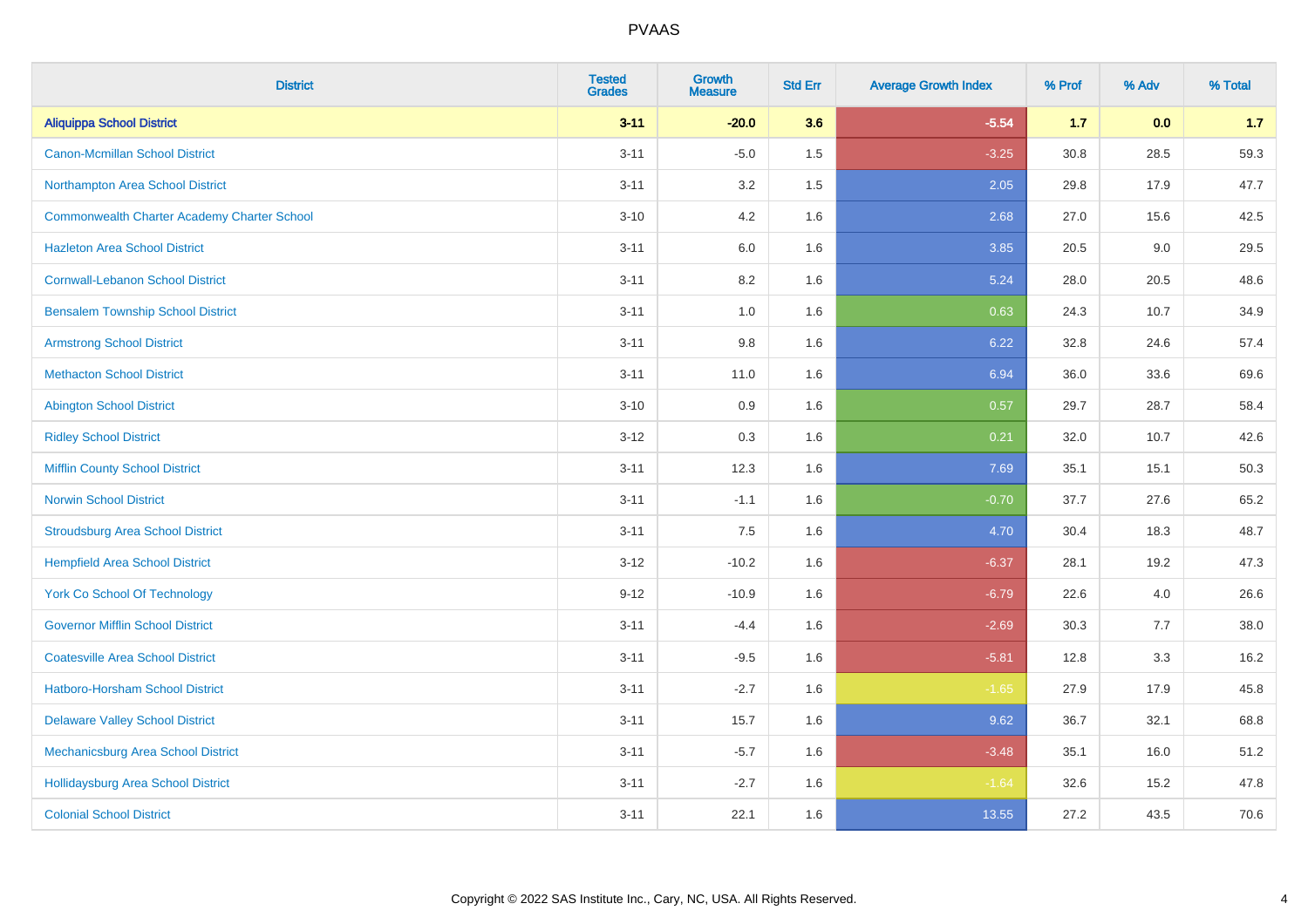| <b>District</b>                               | <b>Tested</b><br><b>Grades</b> | <b>Growth</b><br><b>Measure</b> | <b>Std Err</b> | <b>Average Growth Index</b> | % Prof | % Adv   | % Total |
|-----------------------------------------------|--------------------------------|---------------------------------|----------------|-----------------------------|--------|---------|---------|
| <b>Aliquippa School District</b>              | $3 - 11$                       | $-20.0$                         | 3.6            | $-5.54$                     | $1.7$  | 0.0     | 1.7     |
| <b>Warren County School District</b>          | $3 - 11$                       | $-0.1$                          | 1.6            | $-0.06$                     | 26.7   | 9.7     | 36.4    |
| <b>Nazareth Area School District</b>          | $3 - 11$                       | $-2.5$                          | 1.7            | $-1.53$                     | 29.2   | 24.6    | 53.8    |
| Norristown Area School District               | $3-12$                         | $-25.4$                         | 1.7            | $-15.35$                    | 10.6   | $1.8\,$ | 12.4    |
| <b>Kennett Consolidated School District</b>   | $3 - 11$                       | $-10.4$                         | 1.7            | $-6.27$                     | 28.7   | 14.0    | 42.7    |
| <b>Whitehall-Coplay School District</b>       | $3 - 11$                       | 11.8                            | 1.7            | 7.06                        | 32.3   | 21.7    | 54.0    |
| <b>Pine-Richland School District</b>          | $3 - 11$                       | 9.3                             | 1.7            | 5.56                        | 42.3   | 35.8    | 78.1    |
| <b>South Western School District</b>          | $3 - 12$                       | 2.5                             | 1.7            | 1.48                        | 36.2   | 19.7    | 55.9    |
| <b>Conestoga Valley School District</b>       | $3 - 11$                       | 2.4                             | 1.7            | 1.43                        | 35.0   | 23.5    | 58.5    |
| <b>Ephrata Area School District</b>           | $3 - 11$                       | 6.8                             | 1.7            | 4.08                        | 31.6   | 17.1    | 48.8    |
| <b>Abington Heights School District</b>       | $3 - 11$                       | 6.7                             | 1.7            | 4.00                        | 33.8   | 31.7    | 65.5    |
| <b>Bethel Park School District</b>            | $3 - 11$                       | $-4.4$                          | 1.7            | $-2.62$                     | 40.1   | 27.3    | 67.4    |
| Elizabethtown Area School District            | $3 - 12$                       | 7.1                             | 1.7            | 4.19                        | 36.4   | 27.6    | 64.0    |
| <b>Garnet Valley School District</b>          | $3 - 10$                       | 0.2                             | 1.7            | 0.13                        | 34.9   | 26.4    | 61.3    |
| <b>Wissahickon School District</b>            | $3 - 10$                       | $-5.3$                          | 1.7            | $-3.14$                     | 27.5   | 29.0    | 56.6    |
| <b>Exeter Township School District</b>        | $3 - 11$                       | $-1.0$                          | 1.7            | $-0.58$                     | 27.2   | 15.6    | 42.8    |
| <b>Conewago Valley School District</b>        | $3 - 12$                       | 7.6                             | 1.7            | 4.46                        | 41.3   | 19.4    | 60.6    |
| <b>Peters Township School District</b>        | $3 - 11$                       | 14.1                            | 1.7            | 8.16                        | 35.2   | 41.6    | 76.8    |
| <b>Carlisle Area School District</b>          | $3 - 11$                       | $-5.2$                          | 1.7            | $-2.99$                     | 28.0   | 19.3    | 47.3    |
| <b>Unionville-Chadds Ford School District</b> | $3 - 11$                       | 15.8                            | 1.7            | 9.12                        | 31.2   | 48.0    | 79.2    |
| <b>Springfield School District</b>            | $3 - 11$                       | 1.2                             | 1.7            | 0.69                        | 31.8   | 25.2    | 56.9    |
| <b>Shaler Area School District</b>            | $3 - 11$                       | $-2.1$                          | 1.8            | $-1.18$                     | 32.0   | 13.0    | 45.0    |
| <b>Penn-Trafford School District</b>          | $3 - 11$                       | 2.9                             | 1.8            | 1.68                        | 46.3   | 26.2    | 72.5    |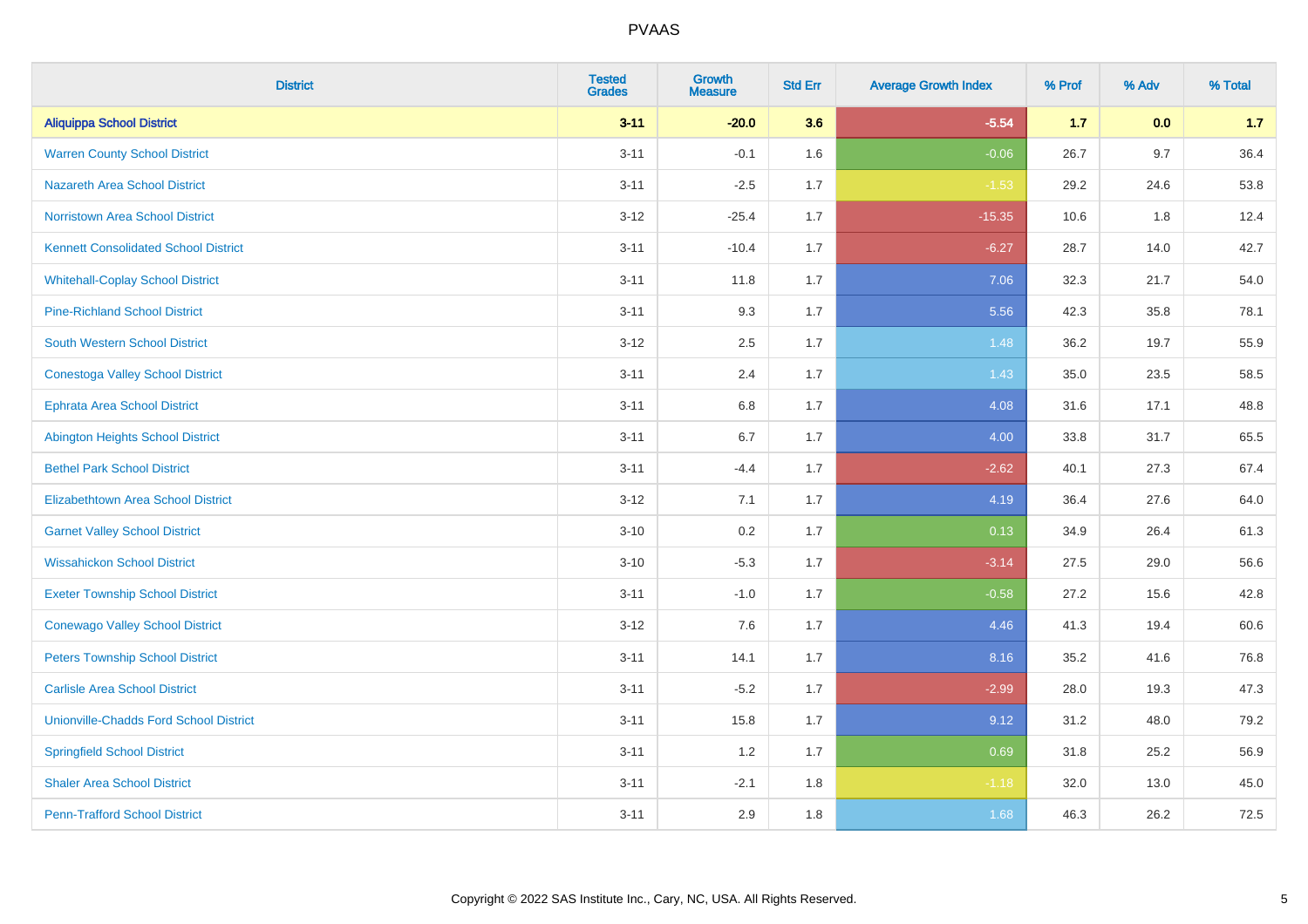| <b>District</b>                             | <b>Tested</b><br><b>Grades</b> | <b>Growth</b><br><b>Measure</b> | <b>Std Err</b> | <b>Average Growth Index</b> | % Prof | % Adv | % Total |
|---------------------------------------------|--------------------------------|---------------------------------|----------------|-----------------------------|--------|-------|---------|
| <b>Aliquippa School District</b>            | $3 - 11$                       | $-20.0$                         | 3.6            | $-5.54$                     | $1.7$  | 0.0   | 1.7     |
| <b>Shippensburg Area School District</b>    | $3 - 11$                       | 0.5                             | 1.8            | 0.26                        | 23.5   | 22.8  | 46.3    |
| <b>Upper Saint Clair School District</b>    | $3 - 11$                       | 13.8                            | 1.8            | 7.86                        | 32.2   | 44.5  | 76.7    |
| <b>Oxford Area School District</b>          | $3 - 11$                       | $-3.1$                          | 1.8            | $-1.77$                     | 27.5   | 14.5  | 42.0    |
| <b>Lower Dauphin School District</b>        | $3 - 11$                       | 5.3                             | 1.8            | 3.03                        | 30.6   | 26.8  | 57.5    |
| <b>York City School District</b>            | $3 - 12$                       | $-17.7$                         | 1.8            | $-10.05$                    | 3.2    | 0.7   | 3.9     |
| <b>Keystone Central School District</b>     | $3 - 11$                       | 3.6                             | 1.8            | 2.04                        | 27.1   | 14.6  | 41.8    |
| <b>Penn-Delco School District</b>           | $3 - 11$                       | 1.3                             | 1.8            | 0.75                        | 26.5   | 12.6  | 39.1    |
| <b>Trinity Area School District</b>         | $3 - 11$                       | $-8.7$                          | 1.8            | $-4.87$                     | 20.9   | 9.8   | 30.8    |
| Pocono Mountain School District             | $3 - 12$                       | $-4.3$                          | 1.8            | $-2.43$                     | 35.5   | 17.1  | 52.6    |
| <b>Waynesboro Area School District</b>      | $3 - 12$                       | 3.0                             | 1.8            | 1.67                        | 26.0   | 23.5  | 49.5    |
| <b>North Hills School District</b>          | $3 - 11$                       | $-15.8$                         | 1.8            | $-8.84$                     | 26.4   | 19.8  | 46.2    |
| Palmyra Area School District                | $3 - 11$                       | 16.2                            | 1.8            | 9.02                        | 38.8   | 34.0  | 72.8    |
| Moon Area School District                   | $3 - 11$                       | 1.5                             | 1.8            | 0.86                        | 34.5   | 25.5  | 60.0    |
| <b>Upper Dublin School District</b>         | $3 - 12$                       | 2.1                             | 1.8            | 1.19                        | 34.7   | 30.0  | 64.7    |
| South Fayette Township School District      | $3 - 11$                       | $6.0\,$                         | 1.8            | 3.33                        | 32.2   | 38.3  | 70.5    |
| Northeastern York School District           | $3 - 11$                       | 3.8                             | 1.8            | 2.11                        | 32.7   | 21.0  | 53.7    |
| Northern York County School District        | $3 - 11$                       | 8.4                             | 1.8            | 4.63                        | 24.3   | 23.1  | 47.4    |
| <b>Pleasant Valley School District</b>      | $3 - 11$                       | $-3.3$                          | 1.8            | $-1.80$                     | 28.5   | 10.4  | 39.0    |
| <b>Solanco School District</b>              | $3 - 11$                       | 2.2                             | 1.8            | 1.18                        | 27.2   | 15.0  | 42.3    |
| <b>Southern York County School District</b> | $3 - 11$                       | 15.5                            | 1.8            | 8.48                        | 37.6   | 29.2  | 66.8    |
| <b>Phoenixville Area School District</b>    | $3 - 11$                       | 7.3                             | 1.8            | 3.96                        | 32.3   | 27.6  | 59.8    |
| <b>South Eastern School District</b>        | $3 - 11$                       | $-1.0$                          | 1.8            | $-0.55$                     | 36.4   | 17.1  | 53.5    |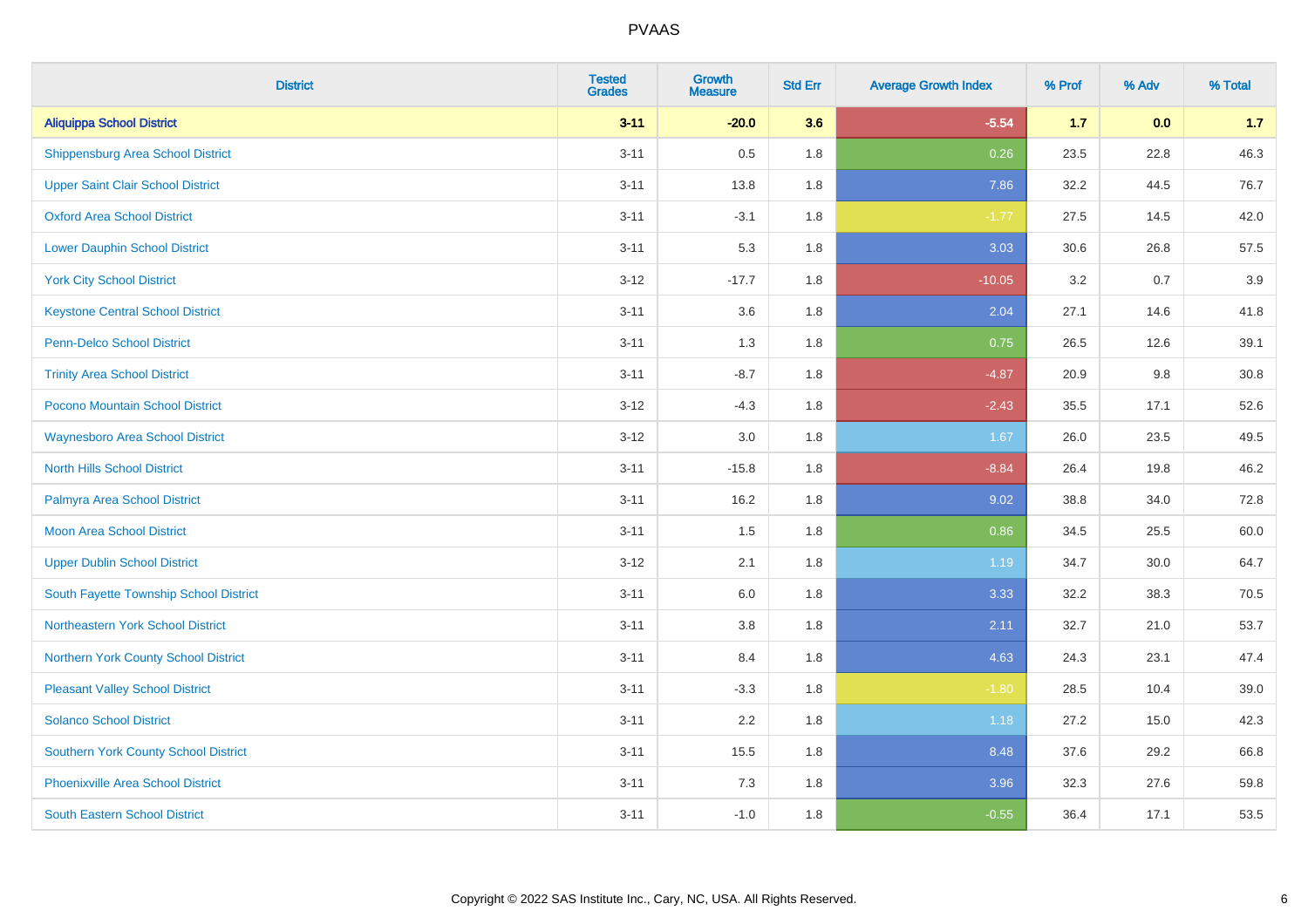| <b>District</b>                           | <b>Tested</b><br><b>Grades</b> | <b>Growth</b><br><b>Measure</b> | <b>Std Err</b> | <b>Average Growth Index</b> | % Prof | % Adv | % Total |
|-------------------------------------------|--------------------------------|---------------------------------|----------------|-----------------------------|--------|-------|---------|
| <b>Aliquippa School District</b>          | $3 - 11$                       | $-20.0$                         | 3.6            | $-5.54$                     | $1.7$  | 0.0   | 1.7     |
| <b>Franklin Regional School District</b>  | $3 - 11$                       | 11.3                            | 1.8            | 6.13                        | 30.0   | 35.0  | 65.0    |
| <b>Warwick School District</b>            | $3 - 11$                       | 21.7                            | 1.8            | 11.76                       | 27.7   | 36.3  | 64.0    |
| <b>Radnor Township School District</b>    | $3 - 12$                       | 7.5                             | 1.9            | 4.03                        | 33.0   | 38.3  | 71.3    |
| <b>Penncrest School District</b>          | $3 - 11$                       | 6.0                             | 1.9            | 3.24                        | 31.1   | 16.9  | 48.0    |
| Fox Chapel Area School District           | $3 - 11$                       | 17.6                            | 1.9            | 9.47                        | 22.9   | 52.0  | 74.9    |
| <b>Baldwin-Whitehall School District</b>  | $3 - 11$                       | $-5.5$                          | 1.9            | $-2.93$                     | 32.0   | 14.7  | 46.7    |
| <b>Upper Perkiomen School District</b>    | $3 - 11$                       | 5.7                             | 1.9            | 3.04                        | 25.4   | 19.9  | 45.4    |
| Daniel Boone Area School District         | $3 - 12$                       | $0.9\,$                         | 1.9            | 0.46                        | 28.9   | 22.0  | 51.0    |
| <b>Lebanon School District</b>            | $3 - 11$                       | $-1.2$                          | 1.9            | $-0.63$                     | 15.2   | 6.4   | 21.6    |
| <b>Dover Area School District</b>         | $3 - 12$                       | 7.1                             | 1.9            | 3.78                        | 33.0   | 18.7  | 51.7    |
| Pennsylvania Leadership Charter School    | $3 - 11$                       | 8.0                             | 1.9            | 4.22                        | 33.1   | 27.8  | 60.9    |
| <b>Cocalico School District</b>           | $3 - 11$                       | 12.3                            | 1.9            | 6.48                        | 28.2   | 32.3  | 60.5    |
| <b>Muhlenberg School District</b>         | $3 - 10$                       | $-17.8$                         | 1.9            | $-9.34$                     | 12.4   | 4.6   | 17.0    |
| West Jefferson Hills School District      | $3 - 11$                       | 1.9                             | 1.9            | 0.99                        | 34.8   | 27.3  | 62.1    |
| <b>Twin Valley School District</b>        | $3 - 12$                       | $-3.2$                          | 1.9            | $-1.68$                     | 38.8   | 19.8  | 58.6    |
| <b>Mars Area School District</b>          | $3 - 10$                       | 6.6                             | 1.9            | 3.45                        | 36.7   | 32.4  | 69.1    |
| <b>William Penn School District</b>       | $3 - 12$                       | 7.0                             | 1.9            | 3.61                        | 14.0   | 7.2   | 21.3    |
| Red Lion Area School District             | $3 - 11$                       | 4.5                             | 1.9            | 2.31                        | 32.3   | 21.5  | 53.8    |
| <b>Lampeter-Strasburg School District</b> | $3 - 12$                       | 11.0                            | 1.9            | 5.69                        | 35.4   | 32.3  | 67.7    |
| <b>Harrisburg City School District</b>    | $3 - 11$                       | $-0.2$                          | 2.0            | $-0.11$                     | 6.0    | 2.0   | 8.0     |
| <b>Upper Merion Area School District</b>  | $3 - 11$                       | 14.0                            | 2.0            | 7.15                        | 34.4   | 32.6  | 67.0    |
| <b>Pottsgrove School District</b>         | $3 - 11$                       | $-5.5$                          | 2.0            | $-2.78$                     | 28.6   | 10.3  | 38.8    |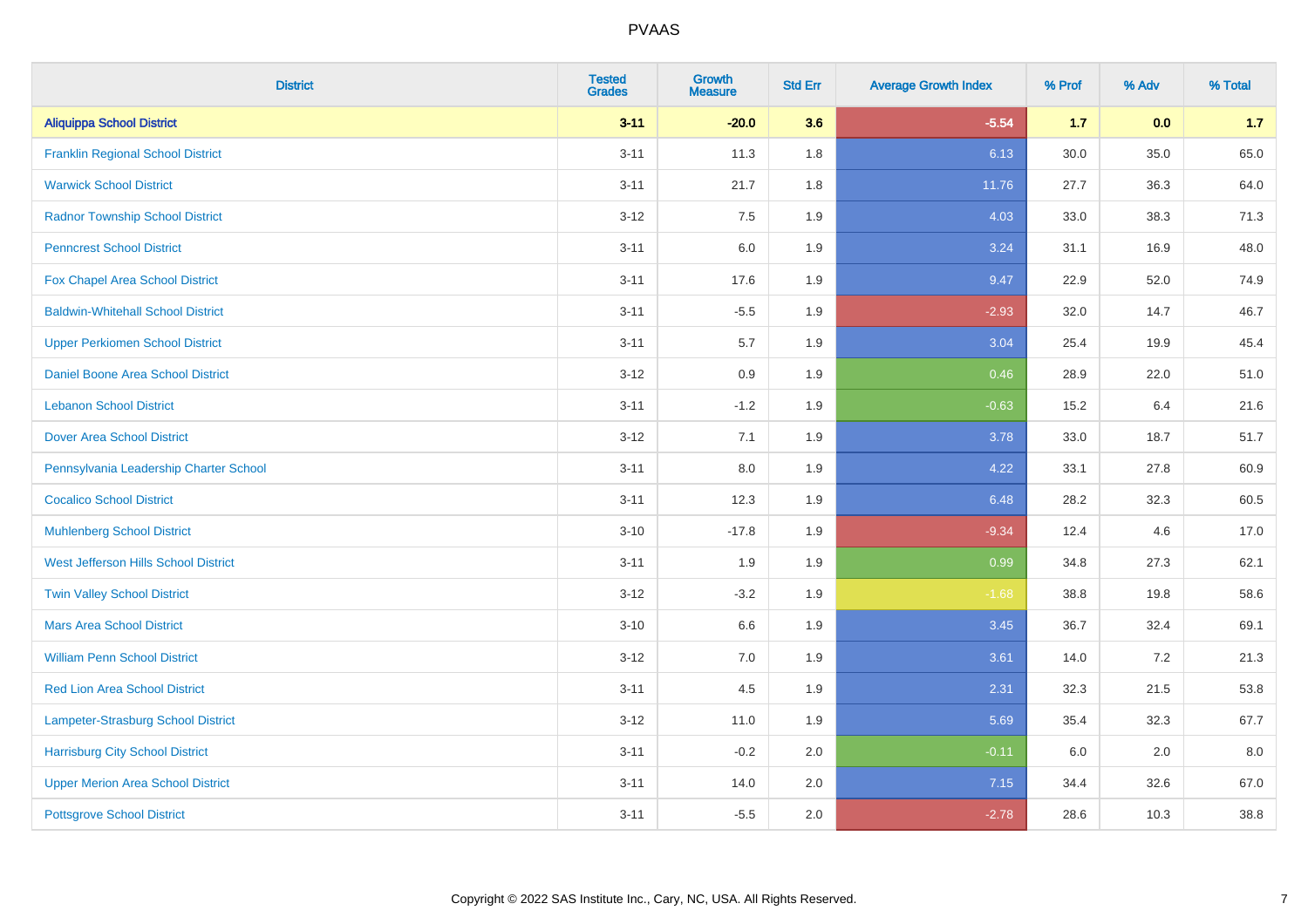| <b>District</b>                                | <b>Tested</b><br><b>Grades</b> | <b>Growth</b><br><b>Measure</b> | <b>Std Err</b> | <b>Average Growth Index</b> | % Prof | % Adv | % Total |
|------------------------------------------------|--------------------------------|---------------------------------|----------------|-----------------------------|--------|-------|---------|
| <b>Aliquippa School District</b>               | $3 - 11$                       | $-20.0$                         | 3.6            | $-5.54$                     | $1.7$  | 0.0   | 1.7     |
| <b>Hampton Township School District</b>        | $3 - 11$                       | 7.4                             | 2.0            | 3.79                        | 37.9   | 39.2  | 77.0    |
| <b>Manheim Central School District</b>         | $3 - 11$                       | 12.8                            | 2.0            | 6.52                        | 27.8   | 35.4  | 63.2    |
| <b>Great Valley School District</b>            | $3 - 11$                       | 5.4                             | 2.0            | 2.77                        | 33.8   | 33.5  | 67.3    |
| <b>Interboro School District</b>               | $3 - 12$                       | $-8.4$                          | 2.0            | $-4.27$                     | 27.6   | 6.4   | 34.1    |
| <b>Greater Latrobe School District</b>         | $3 - 11$                       | $-14.1$                         | 2.0            | $-7.14$                     | 41.0   | 12.6  | 53.6    |
| <b>Derry Township School District</b>          | $3 - 10$                       | 20.1                            | 2.0            | 10.20                       | 32.8   | 46.9  | 79.7    |
| <b>Upper Moreland Township School District</b> | $3 - 11$                       | 1.1                             | 2.0            | 0.56                        | 24.8   | 26.6  | 51.3    |
| <b>Connellsville Area School District</b>      | $3 - 11$                       | $-5.3$                          | 2.0            | $-2.67$                     | 24.2   | 5.0   | 29.1    |
| <b>Gettysburg Area School District</b>         | $3 - 11$                       | $-6.0$                          | 2.0            | $-3.02$                     | 28.8   | 19.6  | 48.5    |
| <b>Greencastle-Antrim School District</b>      | $3 - 11$                       | $-0.3$                          | 2.0            | $-0.14$                     | 30.9   | 22.2  | 53.1    |
| <b>West Allegheny School District</b>          | $3 - 12$                       | 8.6                             | 2.0            | 4.34                        | 37.3   | 27.2  | 64.5    |
| <b>Lower Moreland Township School District</b> | $3 - 11$                       | 8.7                             | 2.0            | 4.35                        | 38.2   | 33.2  | 71.4    |
| <b>Bellefonte Area School District</b>         | $3 - 11$                       | 6.7                             | 2.0            | 3.34                        | 28.8   | 21.5  | 50.2    |
| <b>Gateway School District</b>                 | $3 - 11$                       | 3.1                             | 2.0            | 1.55                        | 35.7   | 18.5  | 54.2    |
| <b>Dubois Area School District</b>             | $3 - 11$                       | $-2.8$                          | 2.0            | $-1.37$                     | 35.5   | 19.0  | 54.6    |
| <b>Fleetwood Area School District</b>          | $3 - 10$                       | 10.4                            | 2.0            | 5.19                        | 31.7   | 25.8  | 57.5    |
| <b>Juniata County School District</b>          | $3 - 12$                       | 7.7                             | 2.0            | 3.81                        | 22.9   | 18.9  | 41.8    |
| <b>Indiana Area School District</b>            | $3 - 11$                       | 12.0                            | 2.0            | 5.98                        | 30.0   | 30.4  | 60.3    |
| <b>Cheltenham School District</b>              | $3 - 11$                       | $-17.6$                         | 2.0            | $-8.74$                     | 24.4   | 8.3   | 32.6    |
| <b>Tunkhannock Area School District</b>        | $3 - 11$                       | 1.4                             | 2.0            | 0.71                        | 29.8   | 18.1  | 47.9    |
| <b>Bangor Area School District</b>             | $3 - 12$                       | $-1.2$                          | 2.0            | $-0.60$                     | 25.8   | 12.7  | 38.5    |
| Kiski Area School District                     | $3 - 11$                       | $-4.0$                          | 2.0            | $-1.99$                     | 23.1   | 18.2  | 41.3    |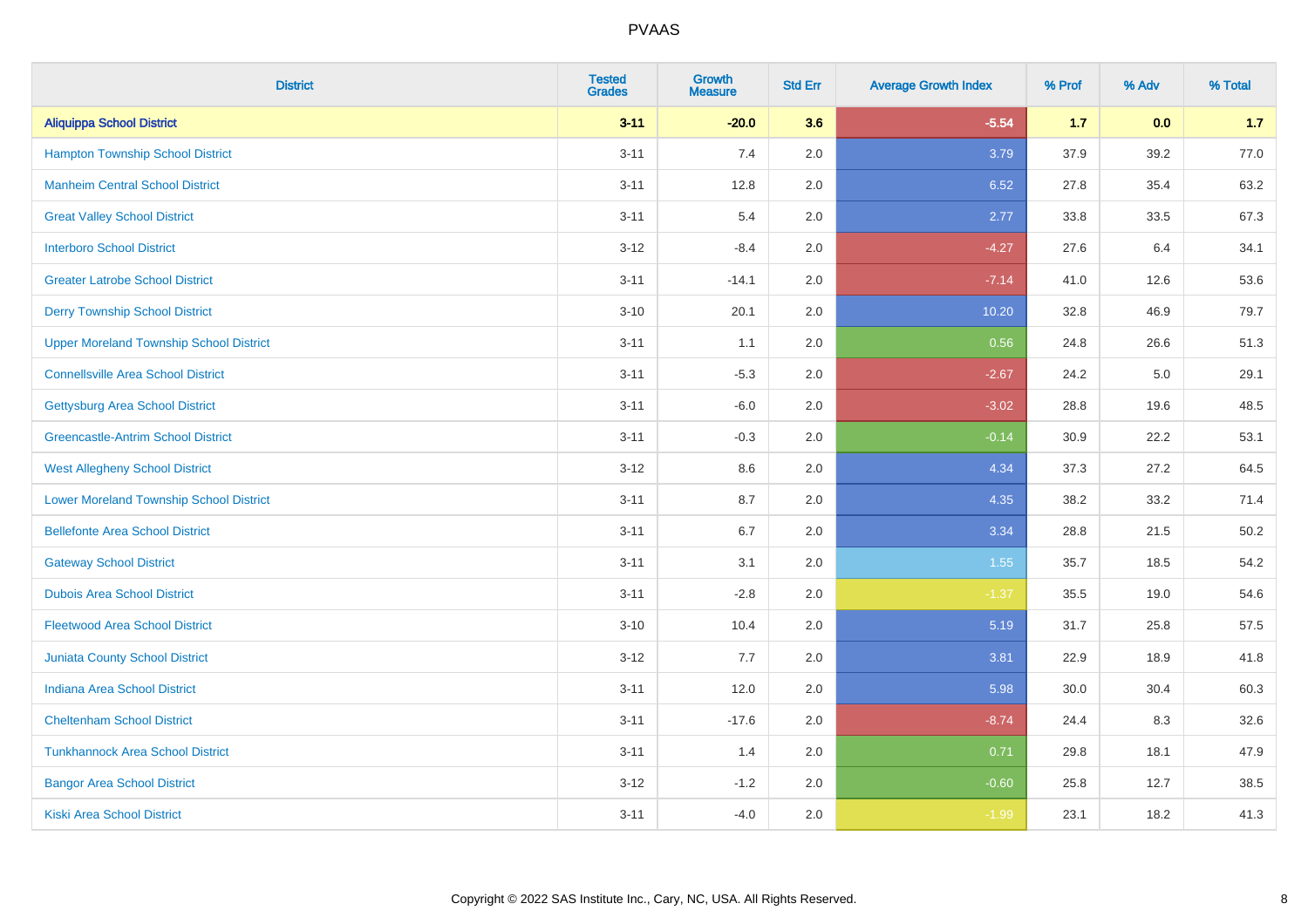| <b>District</b>                               | <b>Tested</b><br><b>Grades</b> | <b>Growth</b><br><b>Measure</b> | <b>Std Err</b> | <b>Average Growth Index</b> | % Prof | % Adv | % Total |
|-----------------------------------------------|--------------------------------|---------------------------------|----------------|-----------------------------|--------|-------|---------|
| <b>Aliquippa School District</b>              | $3 - 11$                       | $-20.0$                         | 3.6            | $-5.54$                     | $1.7$  | 0.0   | 1.7     |
| <b>Spring Grove Area School District</b>      | $3 - 11$                       | 3.9                             | 2.0            | 1.90                        | 30.0   | 23.0  | 53.0    |
| <b>Montour School District</b>                | $3 - 11$                       | $-6.1$                          | 2.1            | $-2.95$                     | 31.8   | 23.6  | 55.3    |
| <b>Wallenpaupack Area School District</b>     | $3 - 11$                       | $8.8\,$                         | 2.1            | 4.28                        | 28.5   | 18.9  | 47.4    |
| 21st Century Cyber Charter School             | $6 - 12$                       | 6.6                             | 2.1            | 3.16                        | 29.0   | 21.8  | 50.8    |
| <b>Pottsville Area School District</b>        | $3 - 12$                       | $-4.9$                          | 2.1            | $-2.36$                     | 21.8   | 7.9   | 29.6    |
| Esperanza Academy Charter School              | $4 - 11$                       | 2.1                             | 2.1            | 1.01                        | 14.2   | 3.6   | 17.8    |
| <b>Dallas School District</b>                 | $3 - 11$                       | 8.1                             | 2.1            | 3.87                        | 32.4   | 22.4  | 54.8    |
| Selinsgrove Area School District              | $3-12$                         | $-5.7$                          | 2.1            | $-2.74$                     | 25.4   | 13.9  | 39.2    |
| <b>York Suburban School District</b>          | $3 - 11$                       | 7.4                             | 2.1            | 3.55                        | 24.9   | 31.2  | 56.1    |
| Mifflinburg Area School District              | $3 - 11$                       | $-6.0$                          | 2.1            | $-2.87$                     | 32.7   | 13.3  | 46.0    |
| <b>Blue Mountain School District</b>          | $3 - 10$                       | 12.2                            | 2.1            | 5.81                        | 30.7   | 26.1  | 56.8    |
| <b>Southern Lehigh School District</b>        | $3 - 11$                       | $-4.1$                          | 2.1            | $-1.94$                     | 39.3   | 28.0  | 67.2    |
| <b>Crawford Central School District</b>       | $3 - 11$                       | 5.7                             | 2.1            | 2.71                        | 26.4   | 15.8  | 42.1    |
| <b>Freeport Area School District</b>          | $3 - 10$                       | $-0.2$                          | 2.1            | $-0.10$                     | 37.4   | 29.8  | 67.2    |
| <b>Conrad Weiser Area School District</b>     | $3 - 11$                       | 7.1                             | 2.1            | 3.34                        | 28.2   | 14.4  | 42.6    |
| Northwestern Lehigh School District           | $3 - 11$                       | $-2.4$                          | 2.1            | $-1.14$                     | 41.7   | 17.9  | 59.5    |
| East Pennsboro Area School District           | $3 - 11$                       | 4.8                             | 2.1            | 2.26                        | 36.8   | 16.9  | 53.7    |
| <b>Rose Tree Media School District</b>        | $3 - 10$                       | $-2.8$                          | 2.1            | $-1.33$                     | 35.2   | 29.6  | 64.8    |
| <b>Chartiers Valley School District</b>       | $3 - 11$                       | $-9.1$                          | 2.1            | $-4.23$                     | 20.7   | 17.4  | 38.0    |
| <b>Eastern Lebanon County School District</b> | $3 - 11$                       | 4.0                             | 2.1            | 1.89                        | 23.5   | 11.5  | 35.0    |
| <b>East Lycoming School District</b>          | $3 - 11$                       | $-10.9$                         | 2.1            | $-5.08$                     | 22.5   | 8.2   | 30.8    |
| <b>Tuscarora School District</b>              | $3 - 11$                       | 13.4                            | 2.2            | 6.20                        | 37.1   | 26.3  | 63.4    |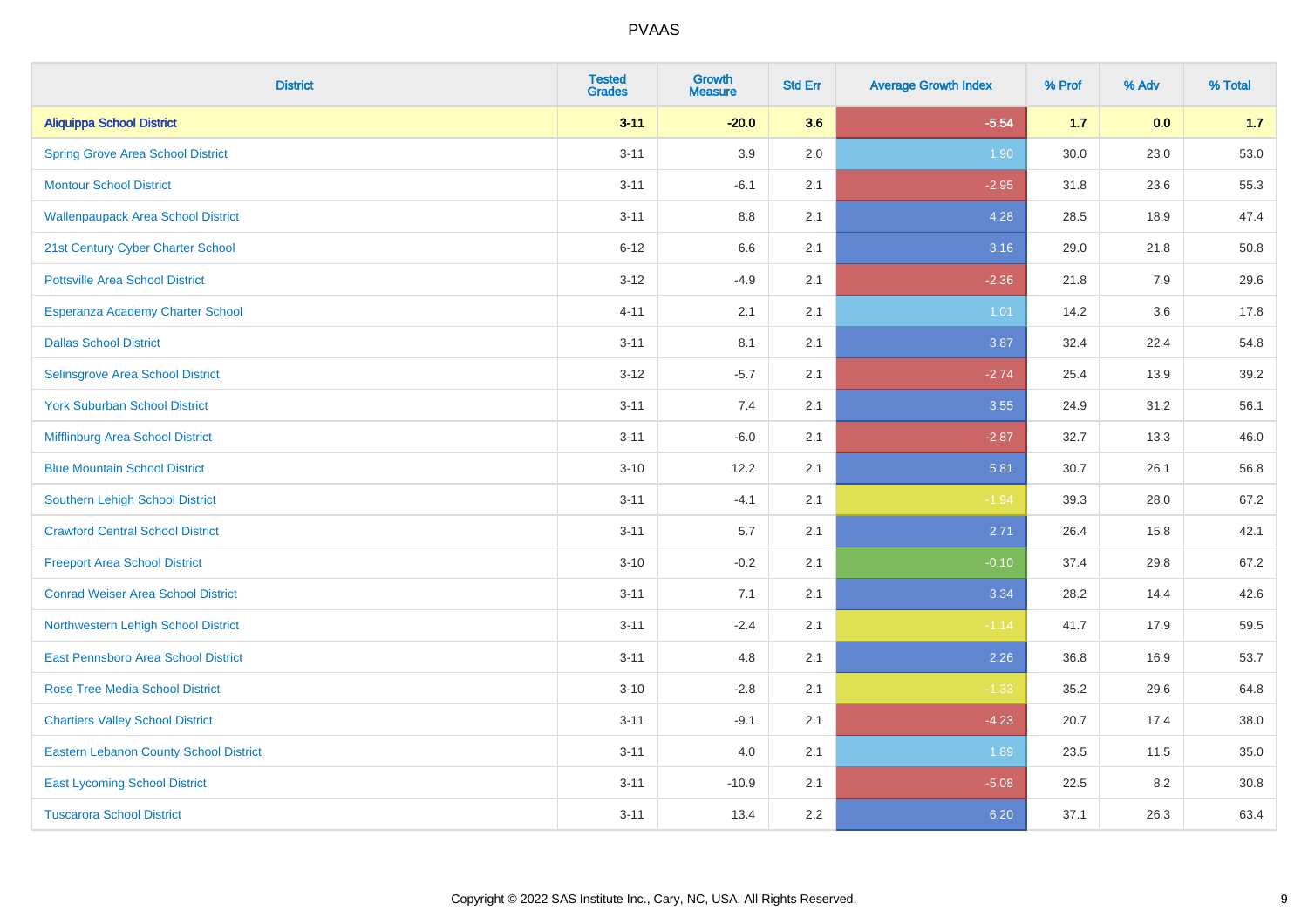| <b>District</b>                               | <b>Tested</b><br><b>Grades</b> | <b>Growth</b><br><b>Measure</b> | <b>Std Err</b> | <b>Average Growth Index</b> | % Prof | % Adv   | % Total |
|-----------------------------------------------|--------------------------------|---------------------------------|----------------|-----------------------------|--------|---------|---------|
| <b>Aliquippa School District</b>              | $3 - 11$                       | $-20.0$                         | 3.6            | $-5.54$                     | $1.7$  | 0.0     | 1.7     |
| <b>Donegal School District</b>                | $3 - 12$                       | 5.9                             | 2.2            | 2.72                        | 34.1   | 23.1    | 57.2    |
| <b>Mckeesport Area School District</b>        | $3 - 12$                       | 4.6                             | 2.2            | 2.14                        | 21.1   | 4.4     | 25.5    |
| North Schuylkill School District              | $3 - 11$                       | $-4.7$                          | 2.2            | $-2.16$                     | 20.2   | 11.7    | 31.9    |
| <b>Pittston Area School District</b>          | $3 - 11$                       | $-8.2$                          | 2.2            | $-3.75$                     | 26.7   | 14.8    | 41.5    |
| <b>Ringgold School District</b>               | $3 - 11$                       | 2.9                             | 2.2            | 1.32                        | 23.8   | 13.3    | 37.1    |
| <b>Wallingford-Swarthmore School District</b> | $3 - 10$                       | 5.0                             | 2.2            | 2.25                        | 33.3   | 37.1    | 70.4    |
| <b>New Foundations Charter School</b>         | $3 - 11$                       | 0.6                             | 2.2            | 0.29                        | 22.4   | 4.0     | 26.4    |
| <b>Crestwood School District</b>              | $3 - 11$                       | $-3.4$                          | 2.2            | $-1.52$                     | 33.1   | 21.7    | 54.9    |
| <b>Fort Leboeuf School District</b>           | $3 - 11$                       | 3.5                             | 2.2            | 1.58                        | 32.0   | 16.8    | 48.8    |
| <b>Pottstown School District</b>              | $3 - 12$                       | 2.0                             | 2.2            | 0.88                        | 19.4   | $6.2\,$ | 25.6    |
| <b>Valley View School District</b>            | $3 - 11$                       | 9.3                             | 2.2            | 4.18                        | 26.6   | 23.1    | 49.7    |
| Saint Marys Area School District              | $3 - 11$                       | 6.0                             | 2.2            | 2.69                        | 35.4   | 18.3    | 53.7    |
| <b>Bucks County Technical High School</b>     | $9 - 10$                       | $-2.9$                          | 2.2            | $-1.29$                     | 27.7   | 10.4    | 38.2    |
| <b>Saucon Valley School District</b>          | $3 - 11$                       | 18.9                            | 2.2            | 8.48                        | 26.0   | 39.6    | 65.6    |
| South Middleton School District               | $3 - 11$                       | 4.4                             | 2.2            | 1.95                        | 31.1   | 16.4    | 47.5    |
| <b>Schuylkill Valley School District</b>      | $3 - 11$                       | $-1.0$                          | 2.2            | $-0.47$                     | 29.8   | 20.2    | 50.0    |
| South Butler County School District           | $3 - 10$                       | 6.3                             | 2.2            | 2.80                        | 37.8   | 19.2    | 57.0    |
| <b>Greensburg Salem School District</b>       | $3 - 11$                       | $-6.9$                          | 2.2            | $-3.06$                     | 30.3   | 13.3    | 43.6    |
| <b>Grove City Area School District</b>        | $3-12$                         | $-8.8$                          | 2.3            | $-3.89$                     | 25.6   | 16.4    | 42.0    |
| Northern Lebanon School District              | $3 - 11$                       | $-0.7$                          | 2.3            | $-0.29$                     | 18.8   | 6.8     | 25.6    |
| <b>Bradford Area School District</b>          | $3-12$                         | $-1.8$                          | 2.3            | $-0.79$                     | 31.2   | 16.7    | 47.9    |
| <b>Big Spring School District</b>             | $3 - 11$                       | $-9.8$                          | 2.3            | $-4.32$                     | 23.6   | 12.9    | 36.5    |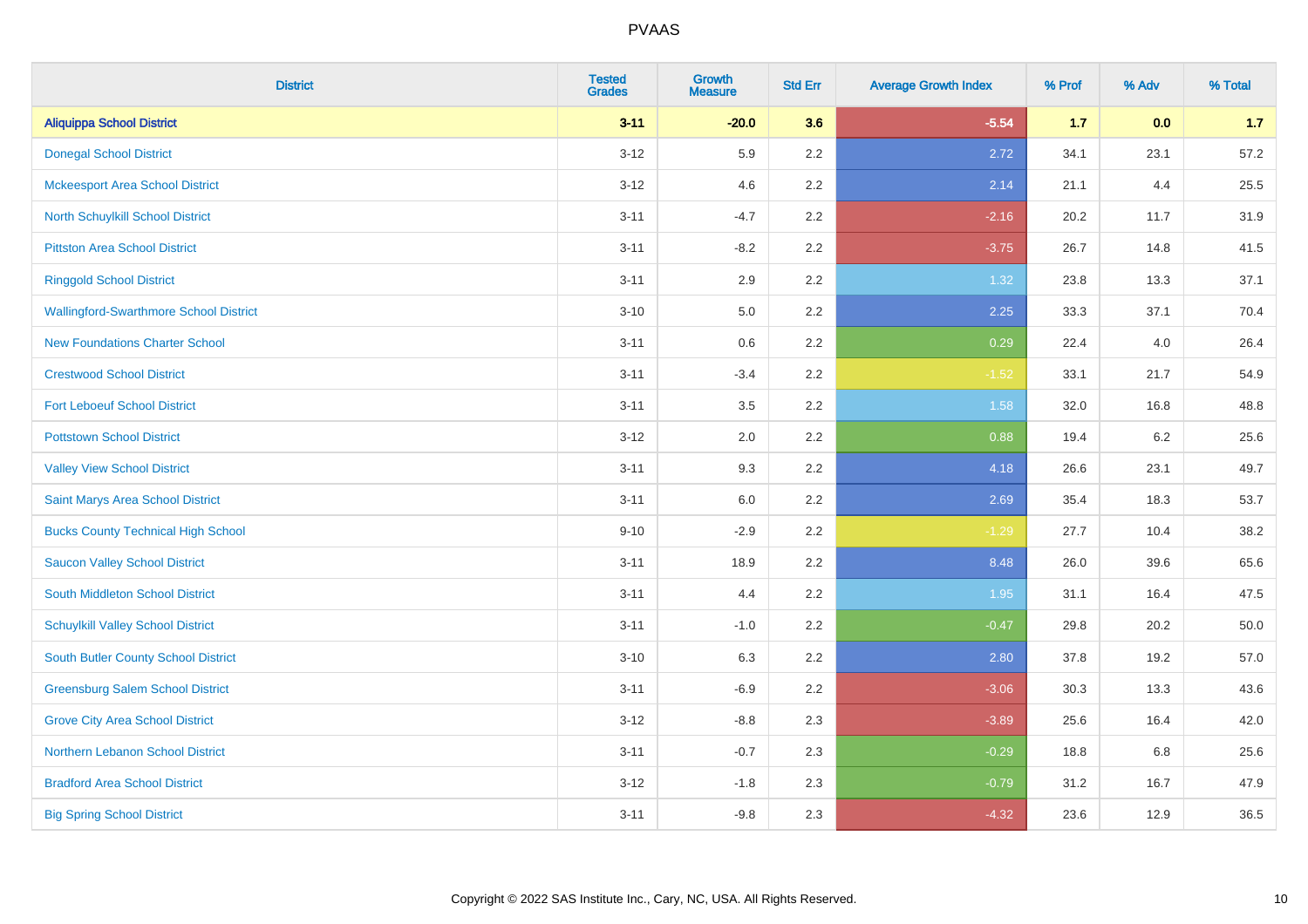| <b>District</b>                             | <b>Tested</b><br><b>Grades</b> | <b>Growth</b><br><b>Measure</b> | <b>Std Err</b> | <b>Average Growth Index</b> | % Prof | % Adv   | % Total |
|---------------------------------------------|--------------------------------|---------------------------------|----------------|-----------------------------|--------|---------|---------|
| <b>Aliquippa School District</b>            | $3 - 11$                       | $-20.0$                         | 3.6            | $-5.54$                     | $1.7$  | 0.0     | 1.7     |
| <b>Central Cambria School District</b>      | $3 - 11$                       | $-12.7$                         | 2.3            | $-5.61$                     | 19.4   | 7.4     | 26.9    |
| <b>Corry Area School District</b>           | $3 - 11$                       | $-6.8$                          | 2.3            | $-3.01$                     | 24.0   | $8.8\,$ | 32.8    |
| <b>New Castle Area School District</b>      | $3-12$                         | $-13.6$                         | 2.3            | $-5.99$                     | 17.6   | $2.0\,$ | 19.5    |
| <b>Tyrone Area School District</b>          | $3 - 12$                       | 29.2                            | 2.3            | 12.86                       | 36.6   | 29.1    | 65.7    |
| <b>Mount Pleasant Area School District</b>  | $3 - 11$                       | $-5.4$                          | 2.3            | $-2.37$                     | 33.3   | 8.7     | 42.0    |
| <b>Keystone Oaks School District</b>        | $3 - 11$                       | $-7.2$                          | 2.3            | $-3.14$                     | 30.0   | 11.1    | 41.0    |
| <b>Belle Vernon Area School District</b>    | $3 - 11$                       | 11.1                            | 2.3            | 4.88                        | 31.6   | 25.4    | 57.1    |
| <b>Central Columbia School District</b>     | $3 - 12$                       | 0.3                             | 2.3            | 0.12                        | 25.4   | 37.6    | 63.0    |
| <b>Eastern York School District</b>         | $3 - 11$                       | $-6.2$                          | 2.3            | $-2.70$                     | 27.8   | 18.5    | 46.4    |
| <b>Laurel Highlands School District</b>     | $3 - 11$                       | $-3.8$                          | 2.3            | $-1.63$                     | 20.9   | 14.6    | 35.4    |
| <b>Marple Newtown School District</b>       | $3 - 11$                       | 20.6                            | 2.3            | 8.95                        | 31.1   | 42.7    | 73.8    |
| <b>West Perry School District</b>           | $3 - 11$                       | 11.0                            | 2.3            | 4.76                        | 26.9   | 20.5    | 47.4    |
| <b>Harbor Creek School District</b>         | $3 - 11$                       | 13.4                            | 2.3            | 5.80                        | 34.5   | 40.7    | 75.2    |
| <b>Albert Gallatin Area School District</b> | $3 - 11$                       | $-1.7$                          | 2.3            | $-0.72$                     | 31.9   | 20.7    | 52.7    |
| <b>Avonworth School District</b>            | $3 - 10$                       | $-6.2$                          | 2.3            | $-2.68$                     | 35.9   | 14.1    | 50.0    |
| <b>Dauphin County Technical School</b>      | $9 - 11$                       | $-3.9$                          | 2.3            | $-1.67$                     | 18.3   | 11.1    | 29.3    |
| <b>Blackhawk School District</b>            | $3 - 11$                       | 2.0                             | 2.3            | 0.87                        | 34.6   | 20.7    | 55.3    |
| <b>Wyoming Valley West School District</b>  | $3 - 11$                       | $-5.5$                          | 2.3            | $-2.38$                     | 22.2   | 9.2     | 31.4    |
| <b>Mount Carmel Area School District</b>    | $3 - 11$                       | $-7.9$                          | 2.3            | $-3.38$                     | 18.2   | 4.4     | 22.6    |
| <b>Highlands School District</b>            | $3 - 11$                       | $-1.3$                          | 2.3            | $-0.55$                     | 32.6   | 10.5    | 43.0    |
| <b>Sharon City School District</b>          | $3 - 11$                       | $-6.5$                          | 2.3            | $-2.79$                     | 13.1   | 5.0     | 18.1    |
| <b>Athens Area School District</b>          | $3 - 11$                       | 2.6                             | 2.3            | 1.11                        | 34.9   | 12.3    | 47.3    |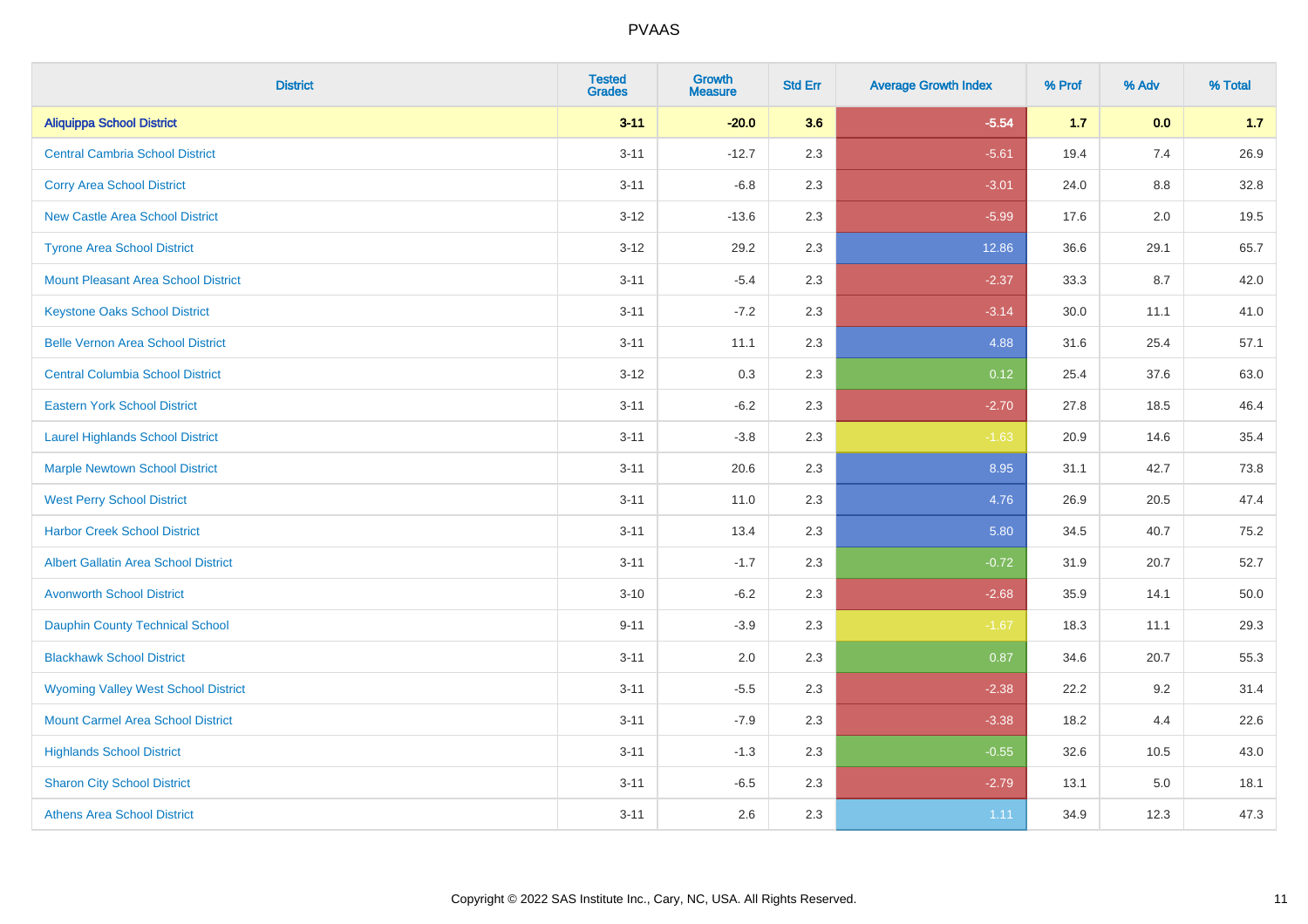| <b>District</b>                          | <b>Tested</b><br><b>Grades</b> | <b>Growth</b><br><b>Measure</b> | <b>Std Err</b> | <b>Average Growth Index</b> | % Prof | % Adv | % Total |
|------------------------------------------|--------------------------------|---------------------------------|----------------|-----------------------------|--------|-------|---------|
| <b>Aliquippa School District</b>         | $3 - 11$                       | $-20.0$                         | 3.6            | $-5.54$                     | $1.7$  | 0.0   | 1.7     |
| <b>Wilson Area School District</b>       | $3 - 11$                       | $-0.3$                          | 2.4            | $-0.12$                     | 35.4   | 14.6  | 50.0    |
| <b>Lehighton Area School District</b>    | $3 - 11$                       | 11.4                            | 2.4            | 4.84                        | 30.5   | 24.9  | 55.3    |
| Plum Borough School District             | $3 - 11$                       | $-9.4$                          | 2.4            | $-3.98$                     | 32.9   | 27.4  | 60.4    |
| <b>Tamaqua Area School District</b>      | $3 - 12$                       | 6.5                             | 2.4            | 2.72                        | 34.3   | 17.5  | 51.8    |
| <b>Lewisburg Area School District</b>    | $3 - 11$                       | 1.7                             | 2.4            | 0.72                        | 35.9   | 35.9  | 71.8    |
| <b>Greater Johnstown School District</b> | $3 - 11$                       | $-3.5$                          | 2.4            | $-1.45$                     | 10.3   | 1.3   | 11.5    |
| <b>Somerset Area School District</b>     | $3 - 11$                       | $-7.6$                          | 2.4            | $-3.17$                     | 21.0   | 14.5  | 35.5    |
| <b>Middletown Area School District</b>   | $3 - 11$                       | $-3.4$                          | 2.4            | $-1.44$                     | 34.3   | 15.2  | 49.4    |
| <b>Bedford Area School District</b>      | $3 - 11$                       | 6.4                             | 2.4            | 2.68                        | 31.0   | 20.6  | 51.6    |
| Hamburg Area School District             | $3 - 11$                       | 0.6                             | 2.4            | 0.25                        | 28.0   | 15.5  | 43.6    |
| <b>City CHS</b>                          | $10 - 11$                      | $-5.6$                          | 2.4            | $-2.34$                     | 15.9   | 1.5   | 17.4    |
| <b>Bermudian Springs School District</b> | $3 - 11$                       | 2.5                             | 2.4            | 1.05                        | 31.8   | 23.5  | 55.3    |
| <b>Wilkes-Barre Area School District</b> | $3 - 11$                       | $-12.4$                         | 2.4            | $-5.18$                     | 14.2   | 3.7   | 17.9    |
| <b>Fairview School District</b>          | $3 - 11$                       | 8.3                             | 2.4            | 3.43                        | 41.9   | 34.9  | 76.7    |
| <b>Penn Hills School District</b>        | $3 - 11$                       | 0.0                             | 2.4            | 0.02                        | 18.4   | 7.1   | 25.6    |
| <b>Penn Cambria School District</b>      | $3 - 11$                       | $-4.5$                          | 2.4            | $-1.86$                     | 27.3   | 15.8  | 43.2    |
| <b>Spring Cove School District</b>       | $3 - 11$                       | 9.1                             | 2.4            | 3.77                        | 31.8   | 25.4  | 57.1    |
| Jim Thorpe Area School District          | $3 - 11$                       | $-10.9$                         | 2.4            | $-4.48$                     | 19.5   | 6.0   | 25.5    |
| <b>Agora Cyber Charter School</b>        | $3 - 11$                       | 14.6                            | 2.4            | 6.03                        | 24.7   | 19.5  | 44.2    |
| <b>General Mclane School District</b>    | $3 - 11$                       | $-10.7$                         | 2.4            | $-4.40$                     | 34.0   | 15.6  | 49.6    |
| <b>Shikellamy School District</b>        | $3 - 10$                       | $-8.3$                          | 2.4            | $-3.42$                     | 20.8   | 18.5  | 39.2    |
| Oil City Area School District            | $3 - 11$                       | 8.6                             | 2.4            | 3.56                        | 29.1   | 13.1  | 42.2    |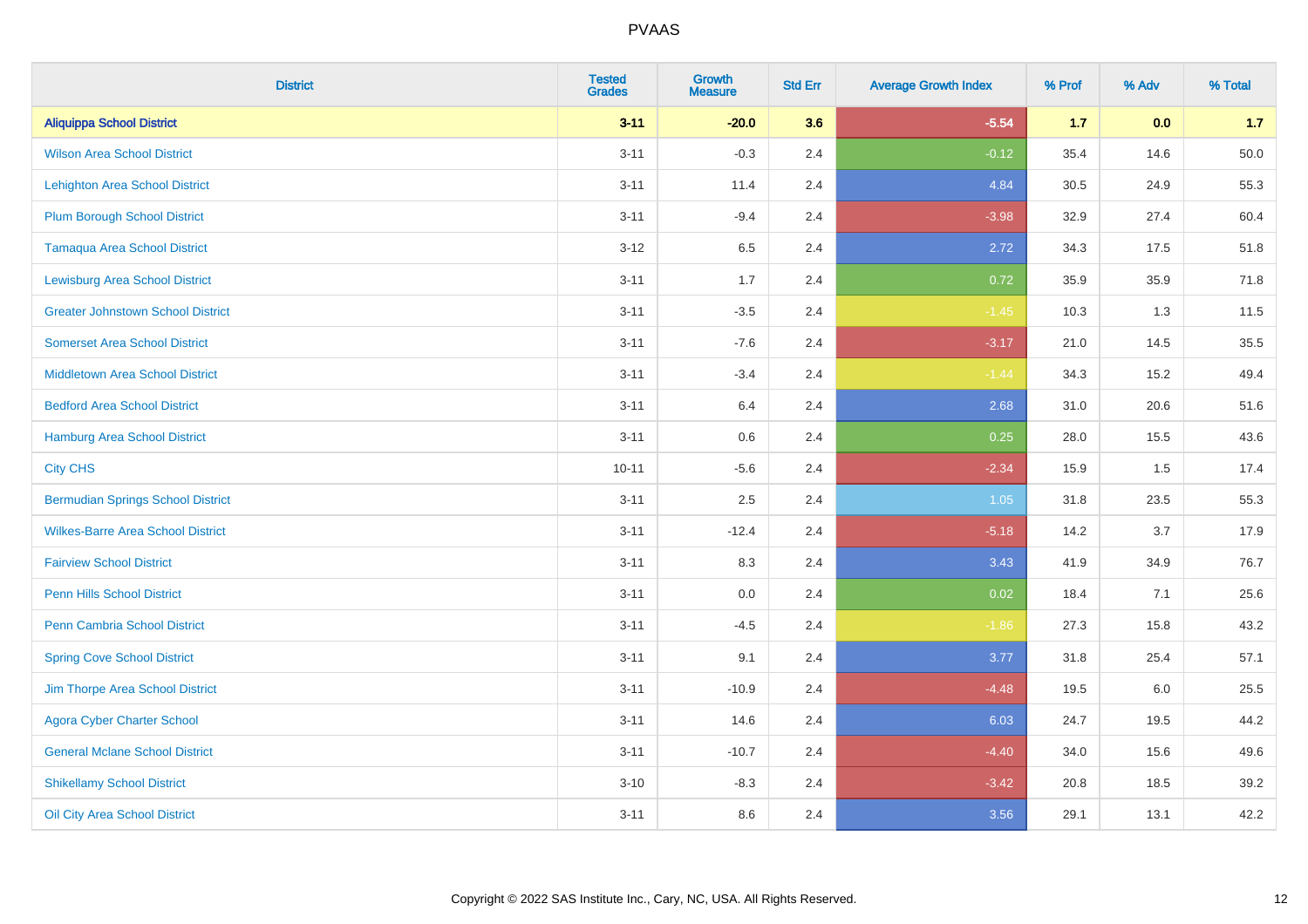| <b>District</b>                                | <b>Tested</b><br><b>Grades</b> | <b>Growth</b><br><b>Measure</b> | <b>Std Err</b> | <b>Average Growth Index</b> | % Prof | % Adv | % Total |
|------------------------------------------------|--------------------------------|---------------------------------|----------------|-----------------------------|--------|-------|---------|
| <b>Aliquippa School District</b>               | $3 - 11$                       | $-20.0$                         | 3.6            | $-5.54$                     | $1.7$  | 0.0   | 1.7     |
| <b>Littlestown Area School District</b>        | $3 - 11$                       | 28.7                            | 2.4            | 11.83                       | 38.4   | 29.3  | 67.7    |
| <b>Berwick Area School District</b>            | $3 - 11$                       | $-6.9$                          | 2.4            | $-2.84$                     | 22.3   | 11.5  | 33.8    |
| <b>Tredyffrin-Easttown School District</b>     | $3 - 10$                       | 8.7                             | 2.4            | 3.57                        | 35.2   | 35.8  | 71.0    |
| <b>Annville-Cleona School District</b>         | $3 - 12$                       | 1.1                             | 2.4            | 0.45                        | 34.8   | 13.6  | 48.5    |
| <b>Oley Valley School District</b>             | $3 - 11$                       | 1.4                             | 2.4            | 0.56                        | 37.4   | 23.9  | 61.4    |
| <b>Shamokin Area School District</b>           | $3 - 11$                       | $-2.6$                          | 2.5            | $-1.06$                     | 19.6   | 9.8   | 29.3    |
| <b>Slippery Rock Area School District</b>      | $3 - 11$                       | $-3.8$                          | 2.5            | $-1.56$                     | 30.8   | 21.9  | 52.7    |
| <b>Elizabeth Forward School District</b>       | $3 - 11$                       | $-5.5$                          | 2.5            | $-2.25$                     | 32.2   | 12.8  | 45.0    |
| <b>Wayne Highlands School District</b>         | $3 - 11$                       | 22.5                            | 2.5            | 9.16                        | 33.8   | 40.4  | 74.2    |
| <b>MaST Community Charter School</b>           | $3 - 10$                       | $-0.9$                          | 2.5            | $-0.34$                     | 25.0   | 21.6  | 46.6    |
| <b>Universal Audenried Charter School</b>      | $9 - 11$                       | $-3.8$                          | 2.5            | $-1.53$                     | 3.0    | 0.5   | 3.5     |
| Lehigh Valley Charter High School For The Arts | $9 - 10$                       | $-11.8$                         | 2.5            | $-4.76$                     | 28.9   | 5.7   | 34.6    |
| <b>Deer Lakes School District</b>              | $3 - 11$                       | $-10.0$                         | 2.5            | $-4.02$                     | 27.7   | 9.9   | 37.6    |
| <b>Quaker Valley School District</b>           | $3 - 11$                       | 12.2                            | 2.5            | 4.90                        | 39.5   | 26.4  | 65.9    |
| <b>Wyoming Area School District</b>            | $3 - 10$                       | $-5.5$                          | 2.5            | $-2.21$                     | 32.0   | 9.6   | 41.6    |
| <b>Scranton School District</b>                | $3 - 12$                       | $-10.1$                         | 2.5            | $-4.04$                     | 20.0   | 7.7   | 27.7    |
| <b>West Mifflin Area School District</b>       | $3 - 12$                       | $-11.9$                         | 2.5            | $-4.77$                     | 15.9   | 4.0   | 19.9    |
| <b>Milton Area School District</b>             | $3 - 11$                       | $-10.1$                         | 2.5            | $-4.04$                     | 23.0   | 11.3  | 34.2    |
| <b>Tech Freire Charter School</b>              | $9 - 11$                       | 0.7                             | 2.5            | 0.27                        | 3.6    | 0.0   | 3.6     |
| <b>Upper Adams School District</b>             | $3 - 11$                       | 0.9                             | 2.5            | 0.37                        | 33.0   | 17.0  | 50.0    |
| <b>Hermitage School District</b>               | $3 - 12$                       | 14.0                            | 2.5            | 5.59                        | 34.0   | 27.0  | 61.0    |
| <b>Titusville Area School District</b>         | $3 - 11$                       | $-5.0$                          | 2.5            | $-1.98$                     | 26.5   | 6.8   | 33.3    |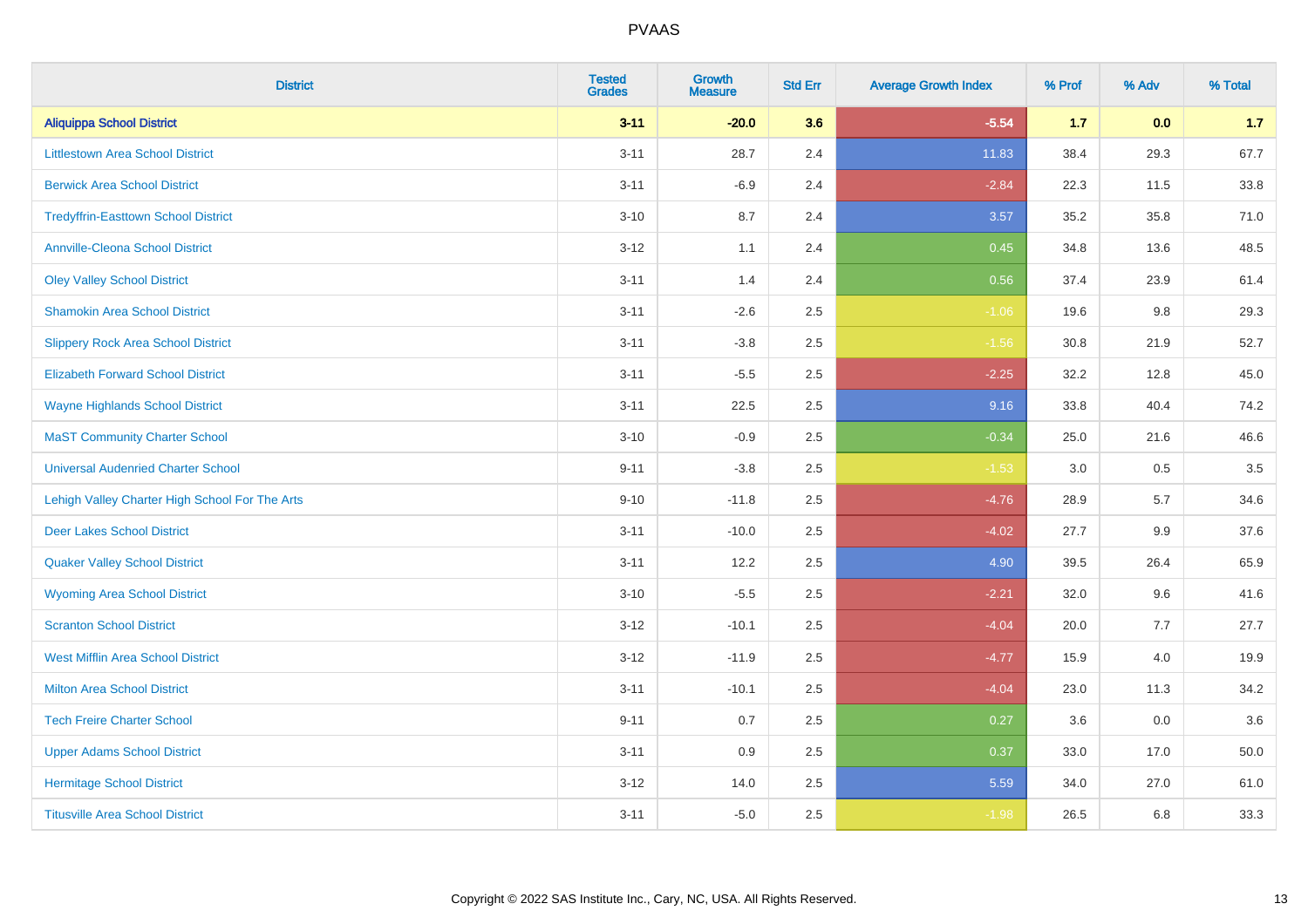| <b>District</b>                                                       | <b>Tested</b><br><b>Grades</b> | <b>Growth</b><br><b>Measure</b> | <b>Std Err</b> | <b>Average Growth Index</b> | % Prof | % Adv | % Total |
|-----------------------------------------------------------------------|--------------------------------|---------------------------------|----------------|-----------------------------|--------|-------|---------|
| <b>Aliquippa School District</b>                                      | $3 - 11$                       | $-20.0$                         | 3.6            | $-5.54$                     | 1.7    | 0.0   | 1.7     |
| Pen Argyl Area School District                                        | $3 - 12$                       | 12.8                            | 2.5            | 5.10                        | 28.5   | 23.8  | 52.3    |
| Northern Lehigh School District                                       | $3 - 12$                       | 6.1                             | 2.5            | 2.42                        | 21.4   | 18.0  | 39.3    |
| <b>Central Greene School District</b>                                 | $3 - 11$                       | $-0.4$                          | 2.5            | $-0.15$                     | 27.8   | 14.8  | 42.6    |
| <b>Bald Eagle Area School District</b>                                | $3 - 11$                       | 7.6                             | 2.5            | 3.00                        | 31.6   | 15.6  | 47.3    |
| <b>Jersey Shore Area School District</b>                              | $3 - 11$                       | 0.7                             | 2.5            | 0.27                        | 39.3   | 13.6  | 52.9    |
| <b>Forest Hills School District</b>                                   | $3 - 11$                       | 1.8                             | 2.5            | 0.71                        | 28.8   | 10.3  | 39.1    |
| Preparatory Charter School Of Mathematics, Science, Tech, And Careers | $9 - 10$                       | $-5.1$                          | 2.5            | $-2.03$                     | 6.3    | 1.4   | 7.7     |
| Ambridge Area School District                                         | $3 - 12$                       | $-19.4$                         | 2.5            | $-7.64$                     | 23.2   | 5.6   | 28.9    |
| <b>Beaver Area School District</b>                                    | $3 - 10$                       | $-3.0$                          | $2.5\,$        | $-1.16$                     | 25.8   | 27.8  | 53.6    |
| <b>Woodland Hills School District</b>                                 | $3 - 12$                       | $-4.2$                          | 2.5            | $-1.66$                     | 10.1   | 1.4   | 11.5    |
| <b>Innovative Arts Academy Charter School</b>                         | $6 - 11$                       | $-7.2$                          | 2.5            | $-2.83$                     | 2.0    | 0.0   | 2.0     |
| <b>South Park School District</b>                                     | $3 - 11$                       | $-8.8$                          | 2.5            | $-3.46$                     | 28.1   | 17.0  | 45.2    |
| <b>Brandywine Heights Area School District</b>                        | $3 - 11$                       | 5.8                             | 2.6            | 2.27                        | 27.7   | 28.6  | 56.2    |
| <b>Conneaut School District</b>                                       | $3 - 12$                       | $-2.3$                          | 2.6            | $-0.91$                     | 27.4   | 9.7   | 37.1    |
| <b>Midd-West School District</b>                                      | $3 - 11$                       | 3.6                             | 2.6            | 1.42                        | 28.6   | 25.0  | 53.6    |
| Huntingdon Area School District                                       | $3 - 11$                       | 5.8                             | 2.6            | 2.28                        | 27.8   | 17.4  | 45.2    |
| <b>Danville Area School District</b>                                  | $3 - 11$                       | 18.4                            | 2.6            | 7.19                        | 32.0   | 46.1  | 78.1    |
| Perseus House Charter School Of Excellence                            | $6 - 11$                       | $-6.4$                          | 2.6            | $-2.50$                     | 0.9    | 0.0   | 0.9     |
| Northern Tioga School District                                        | $3 - 12$                       | 6.8                             | 2.6            | 2.64                        | 25.0   | 16.9  | 41.9    |
| <b>Girard School District</b>                                         | $3 - 11$                       | $-12.3$                         | 2.6            | $-4.76$                     | 29.7   | 18.9  | 48.6    |
| Philadelphia Electrical & Tech Charter High School                    | $10 - 10$                      | 1.2                             | 2.6            | 0.45                        | 0.9    | 0.0   | 0.9     |
| <b>Central Valley School District</b>                                 | $3 - 10$                       | 4.7                             | 2.6            | 1.83                        | 37.8   | 18.5  | 56.3    |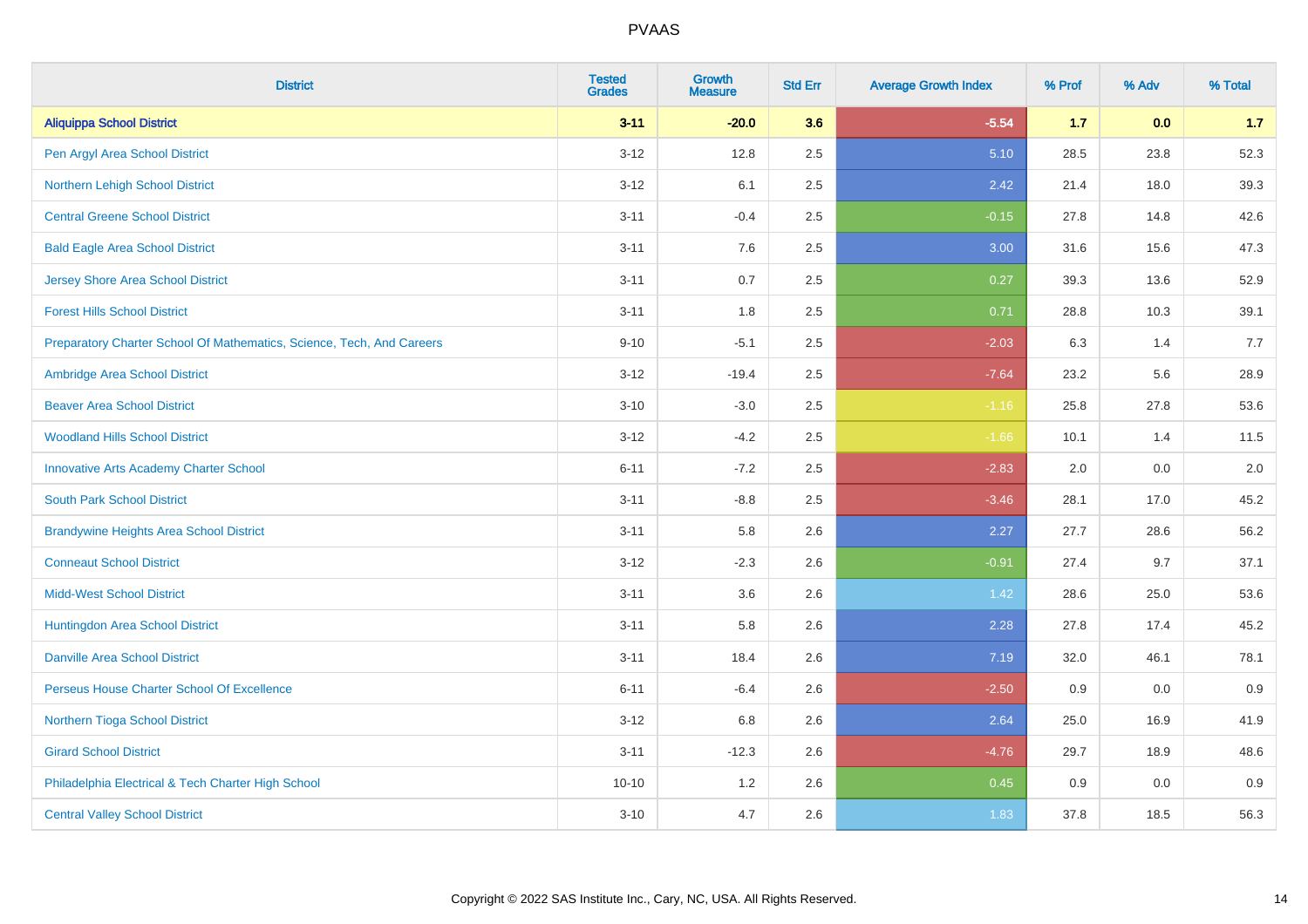| <b>District</b>                                  | <b>Tested</b><br><b>Grades</b> | <b>Growth</b><br><b>Measure</b> | <b>Std Err</b> | <b>Average Growth Index</b> | % Prof | % Adv | % Total |
|--------------------------------------------------|--------------------------------|---------------------------------|----------------|-----------------------------|--------|-------|---------|
| <b>Aliquippa School District</b>                 | $3 - 11$                       | $-20.0$                         | 3.6            | $-5.54$                     | $1.7$  | 0.0   | 1.7     |
| <b>Susquenita School District</b>                | $3 - 11$                       | $-5.9$                          | 2.6            | $-2.28$                     | 30.6   | 13.9  | 44.4    |
| <b>Collegium Charter School</b>                  | $3 - 10$                       | 21.2                            | 2.6            | 8.18                        | 25.4   | 16.4  | 41.8    |
| <b>Western Wayne School District</b>             | $3 - 11$                       | 3.6                             | 2.6            | 1.39                        | 30.8   | 16.2  | 47.0    |
| <b>Wyomissing Area School District</b>           | $3 - 12$                       | $-2.4$                          | 2.6            | $-0.92$                     | 25.6   | 28.1  | 53.7    |
| <b>Franklin Area School District</b>             | $3 - 11$                       | $-3.7$                          | 2.6            | $-1.43$                     | 30.5   | 5.9   | 36.4    |
| Community Academy Of Philadelphia Charter School | $3 - 11$                       | 0.1                             | 2.6            | 0.06                        | 9.7    | 2.6   | 12.4    |
| <b>Derry Area School District</b>                | $3 - 11$                       | $-11.8$                         | 2.6            | $-4.53$                     | 34.8   | 6.1   | 40.9    |
| <b>Greater Nanticoke Area School District</b>    | $3-12$                         | $-6.8$                          | 2.6            | $-2.58$                     | 15.2   | 8.9   | 24.1    |
| <b>Chester-Upland School District</b>            | $3 - 11$                       | $-3.6$                          | 2.6            | $-1.38$                     | 1.6    | 0.0   | 1.6     |
| <b>Hopewell Area School District</b>             | $3 - 11$                       | 0.8                             | 2.6            | 0.31                        | 34.5   | 12.4  | 46.9    |
| <b>Richland School District</b>                  | $3 - 11$                       | $-6.9$                          | 2.6            | $-2.63$                     | 40.1   | 20.9  | 61.0    |
| Penns Valley Area School District                | $3 - 12$                       | 14.1                            | 2.6            | 5.33                        | 29.6   | 23.3  | 52.9    |
| <b>Montoursville Area School District</b>        | $3-12$                         | $-8.4$                          | 2.6            | $-3.17$                     | 38.8   | 18.2  | 57.0    |
| Karns City Area School District                  | $3 - 11$                       | $-7.2$                          | 2.6            | $-2.71$                     | 26.4   | 20.8  | 47.2    |
| <b>Towanda Area School District</b>              | $3 - 11$                       | $-4.0$                          | 2.6            | $-1.52$                     | 24.8   | 9.9   | 34.8    |
| <b>Neshannock Township School District</b>       | $3 - 10$                       | $-12.5$                         | 2.7            | $-4.73$                     | 29.0   | 13.0  | 42.0    |
| Susquehanna Township School District             | $3-12$                         | 3.9                             | 2.7            | 1.45                        | 19.0   | 13.1  | 32.0    |
| Boys Latin Of Philadelphia Charter School        | $6 - 12$                       | $-8.0$                          | 2.7            | $-3.02$                     | 1.4    | 0.0   | 1.4     |
| <b>Riverside School District</b>                 | $3 - 11$                       | $-6.2$                          | 2.7            | $-2.33$                     | 20.8   | 17.0  | 37.7    |
| <b>Palmerton Area School District</b>            | $3 - 11$                       | $-0.9$                          | 2.7            | $-0.34$                     | 34.3   | 14.3  | 48.6    |
| <b>Loyalsock Township School District</b>        | $3 - 12$                       | 26.7                            | 2.7            | 9.92                        | 36.8   | 35.1  | 71.9    |
| <b>Schuylkill Haven Area School District</b>     | $3 - 11$                       | $-5.3$                          | 2.7            | $-1.96$                     | 22.2   | 11.6  | 33.8    |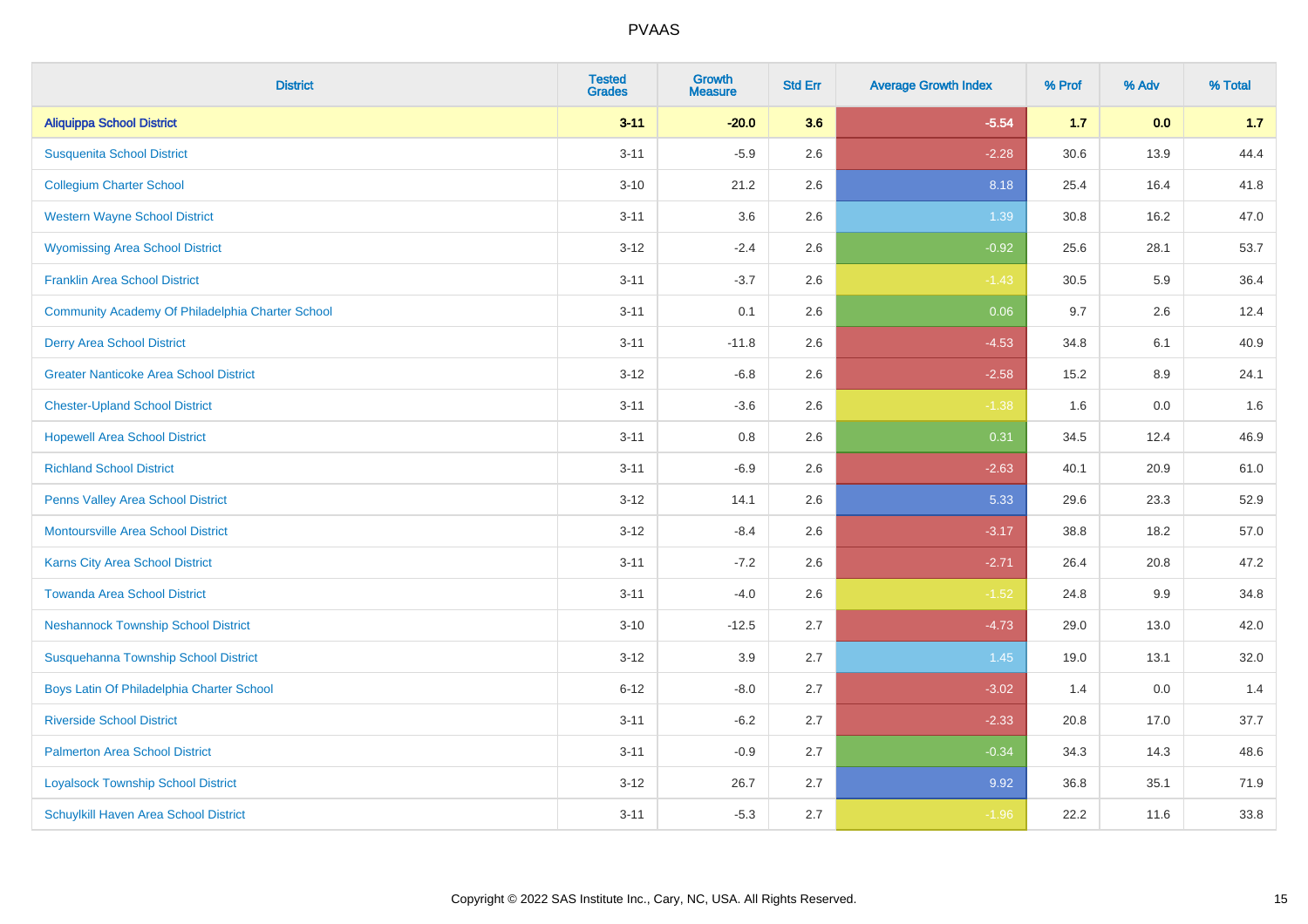| <b>District</b>                                    | <b>Tested</b><br><b>Grades</b> | <b>Growth</b><br><b>Measure</b> | <b>Std Err</b> | <b>Average Growth Index</b> | % Prof | % Adv | % Total |
|----------------------------------------------------|--------------------------------|---------------------------------|----------------|-----------------------------|--------|-------|---------|
| <b>Aliquippa School District</b>                   | $3 - 11$                       | $-20.0$                         | 3.6            | $-5.54$                     | $1.7$  | 0.0   | 1.7     |
| <b>Dunmore School District</b>                     | $3 - 11$                       | $-12.2$                         | 2.7            | $-4.51$                     | 15.0   | 5.3   | 20.4    |
| <b>Riverside Beaver County School District</b>     | $3 - 11$                       | $-5.5$                          | 2.7            | $-2.03$                     | 35.8   | 23.2  | 59.0    |
| <b>Punxsutawney Area School District</b>           | $3 - 11$                       | 15.8                            | 2.7            | 5.83                        | 18.6   | 29.0  | 47.6    |
| <b>Mid Valley School District</b>                  | $3 - 10$                       | $-11.1$                         | 2.7            | $-4.07$                     | 28.3   | 8.1   | 36.4    |
| <b>North East School District</b>                  | $3 - 11$                       | $-5.3$                          | 2.7            | $-1.97$                     | 31.7   | 24.8  | 56.4    |
| <b>Yough School District</b>                       | $3 - 10$                       | $-6.2$                          | 2.7            | $-2.27$                     | 28.9   | 8.8   | 37.7    |
| <b>Warrior Run School District</b>                 | $3 - 11$                       | 10.5                            | 2.7            | 3.86                        | 34.1   | 16.8  | 50.9    |
| Philadelphia Academy Charter School                | $3 - 11$                       | $-14.7$                         | 2.7            | $-5.42$                     | 21.6   | 3.9   | 25.5    |
| <b>West York Area School District</b>              | $3 - 12$                       | $-9.8$                          | 2.7            | $-3.57$                     | 21.9   | 10.9  | 32.8    |
| <b>Lincoln Park Performing Arts Charter School</b> | $7 - 11$                       | $-14.9$                         | 2.7            | $-5.45$                     | 39.3   | 8.9   | 48.2    |
| <b>Charleroi School District</b>                   | $3 - 11$                       | $-4.3$                          | 2.7            | $-1.55$                     | 22.2   | 15.9  | 38.1    |
| <b>Hanover Public School District</b>              | $3 - 11$                       | $-12.4$                         | 2.7            | $-4.50$                     | 22.7   | 6.2   | 28.9    |
| <b>Wattsburg Area School District</b>              | $3 - 11$                       | 1.0                             | 2.7            | 0.36                        | 20.4   | 12.4  | 32.7    |
| <b>Lakeland School District</b>                    | $3 - 11$                       | 13.3                            | 2.8            | 4.80                        | 22.2   | 21.2  | 43.4    |
| <b>Montrose Area School District</b>               | $3 - 10$                       | 12.3                            | 2.8            | 4.41                        | 37.8   | 28.9  | 66.7    |
| Lake-Lehman School District                        | $3 - 11$                       | 14.9                            | 2.8            | 5.34                        | 25.8   | 22.5  | 48.3    |
| <b>Mohawk Area School District</b>                 | $3 - 11$                       | $-10.5$                         | 2.8            | $-3.75$                     | 35.1   | 10.6  | 45.7    |
| <b>Kutztown Area School District</b>               | $3 - 12$                       | 9.3                             | 2.8            | 3.34                        | 38.5   | 14.6  | 53.2    |
| Columbia-Montour AVTS                              | $9 - 10$                       | $-7.1$                          | 2.8            | $-2.52$                     | 19.5   | 3.2   | 22.7    |
| <b>Blairsville-Saltsburg School District</b>       | $3 - 11$                       | $-7.5$                          | 2.8            | $-2.67$                     | 20.1   | 8.2   | 28.3    |
| Mastery Charter School - Shoemaker Campus          | $7 - 10$                       | $-2.3$                          | 2.8            | $-0.81$                     | 10.1   | 3.7   | 13.8    |
| <b>Iroquois School District</b>                    | $3 - 11$                       | 13.6                            | 2.8            | 4.83                        | 33.3   | 16.0  | 49.4    |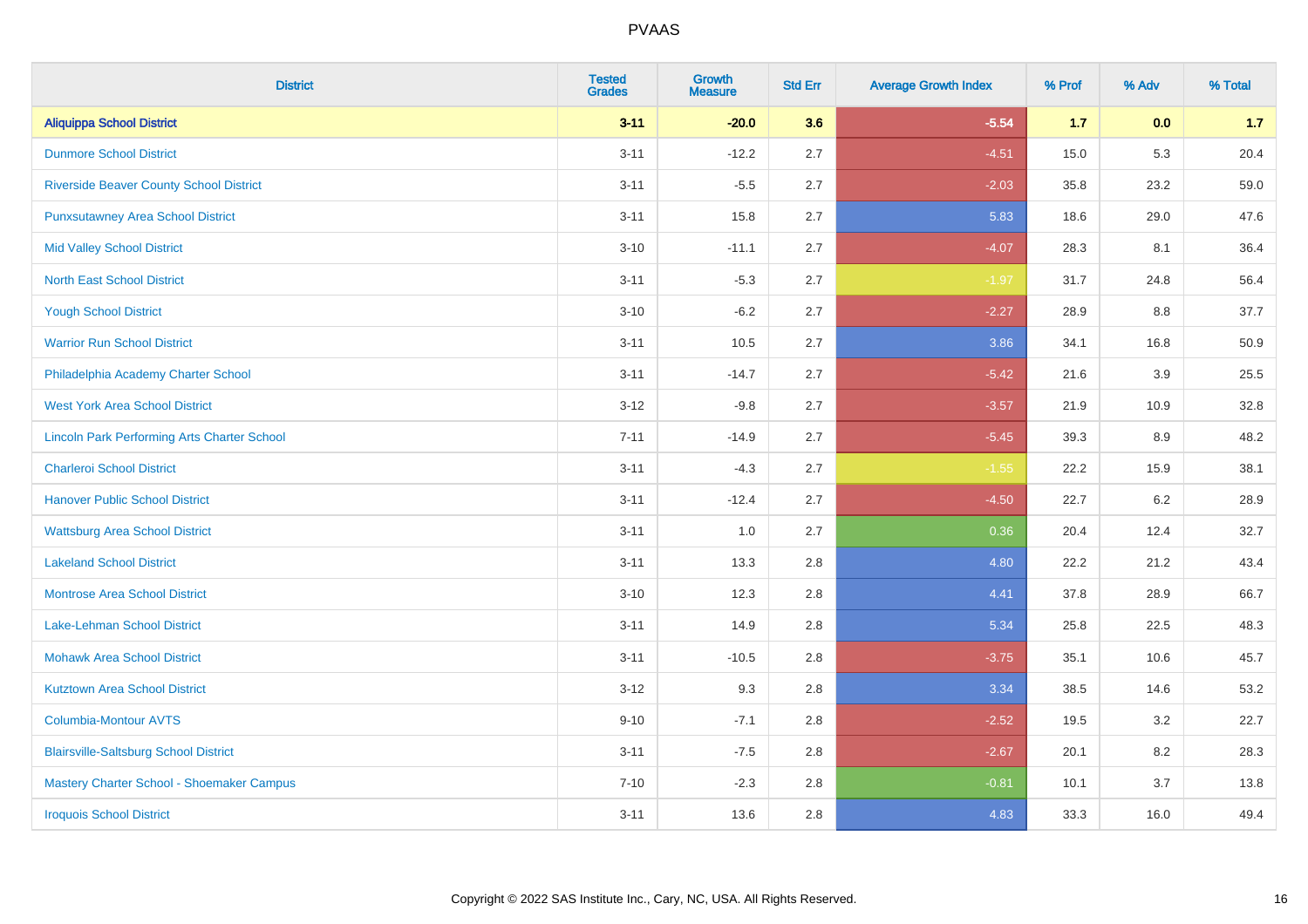| <b>District</b>                              | <b>Tested</b><br><b>Grades</b> | <b>Growth</b><br><b>Measure</b> | <b>Std Err</b> | <b>Average Growth Index</b> | % Prof | % Adv | % Total |
|----------------------------------------------|--------------------------------|---------------------------------|----------------|-----------------------------|--------|-------|---------|
| <b>Aliquippa School District</b>             | $3 - 11$                       | $-20.0$                         | 3.6            | $-5.54$                     | $1.7$  | 0.0   | 1.7     |
| Southern Tioga School District               | $3 - 11$                       | $-0.1$                          | 2.8            | $-0.03$                     | 26.3   | 10.3  | 36.6    |
| Catasauqua Area School District              | $3 - 12$                       | $-7.3$                          | 2.8            | $-2.58$                     | 27.1   | 11.2  | 38.3    |
| <b>Bellwood-Antis School District</b>        | $3 - 10$                       | $3.5\,$                         | 2.8            | 1.24                        | 40.9   | 19.4  | 60.2    |
| <b>Mount Union Area School District</b>      | $3 - 10$                       | $-2.5$                          | 2.8            | $-0.89$                     | 19.8   | 5.8   | 25.6    |
| <b>Westmont Hilltop School District</b>      | $3 - 11$                       | $-1.0$                          | 2.8            | $-0.36$                     | 33.3   | 14.7  | 48.0    |
| <b>Big Beaver Falls Area School District</b> | $3 - 11$                       | $-17.9$                         | 2.8            | $-6.27$                     | 9.4    | 2.8   | 12.2    |
| <b>Elk Lake School District</b>              | $3 - 11$                       | $-6.1$                          | 2.9            | $-2.12$                     | 26.3   | 11.6  | 37.9    |
| <b>Kane Area School District</b>             | $3 - 10$                       | 8.8                             | 2.9            | 3.07                        | 31.4   | 19.8  | 51.2    |
| <b>Marion Center Area School District</b>    | $3 - 10$                       | 0.8                             | 2.9            | 0.27                        | 23.3   | 11.1  | 34.4    |
| <b>Canton Area School District</b>           | $3 - 11$                       | 8.4                             | 2.9            | 2.92                        | 13.8   | 23.0  | 36.8    |
| <b>Palisades School District</b>             | $3 - 11$                       | 7.7                             | 2.9            | 2.66                        | 27.8   | 20.3  | 48.1    |
| <b>Moniteau School District</b>              | $3 - 11$                       | $-11.8$                         | 2.9            | $-4.07$                     | 22.6   | 5.0   | 27.6    |
| <b>Chestnut Ridge School District</b>        | $3 - 12$                       | 4.0                             | 2.9            | 1.38                        | 33.2   | 11.0  | 44.2    |
| Cambria Heights School District              | $3 - 10$                       | $-6.2$                          | 2.9            | $-2.11$                     | 25.0   | 13.0  | 38.0    |
| <b>Washington School District</b>            | $3 - 11$                       | $-15.9$                         | 2.9            | $-5.44$                     | 12.9   | 1.7   | 14.7    |
| <b>Bristol Borough School District</b>       | $3 - 12$                       | $-5.9$                          | 2.9            | $-2.00$                     | 27.8   | 3.3   | 31.1    |
| New Hope-Solebury School District            | $3 - 11$                       | 28.8                            | 2.9            | 9.77                        | 31.6   | 50.0  | 81.6    |
| <b>Camp Hill School District</b>             | $3 - 12$                       | 20.7                            | 2.9            | 7.00                        | 32.3   | 41.4  | 73.7    |
| <b>Apollo-Ridge School District</b>          | $3-12$                         | 9.5                             | 3.0            | 3.23                        | 34.0   | 9.4   | 43.4    |
| <b>Greenville Area School District</b>       | $3 - 11$                       | $-13.2$                         | 3.0            | $-4.45$                     | 32.1   | 4.6   | 36.7    |
| Philipsburg-Osceola Area School District     | $3 - 11$                       | 4.1                             | 3.0            | 1.37                        | 22.5   | 16.2  | 38.8    |
| <b>Mcguffey School District</b>              | $3 - 11$                       | $-12.1$                         | 3.0            | $-4.06$                     | 12.8   | 5.9   | 18.6    |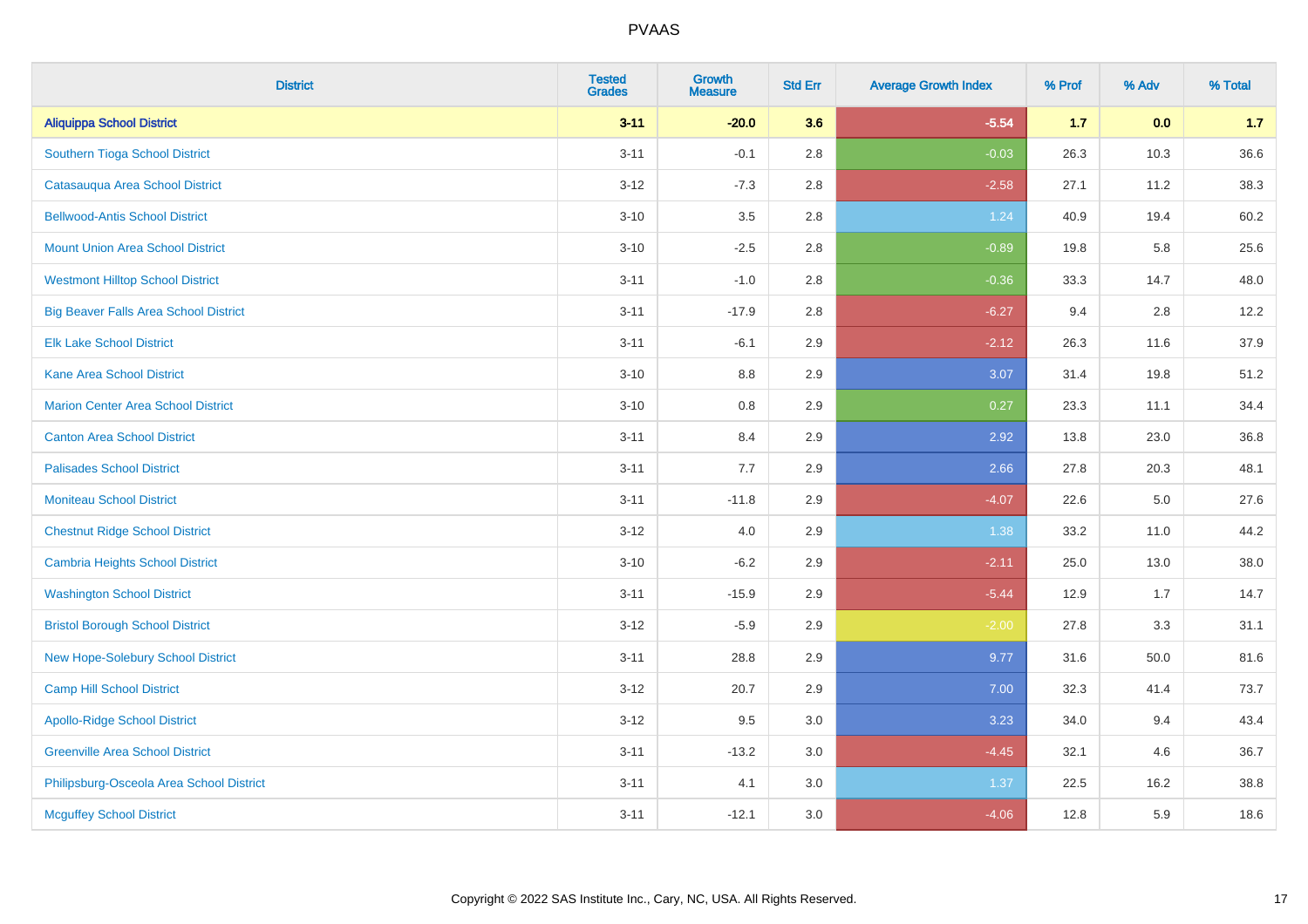| <b>District</b>                                   | <b>Tested</b><br><b>Grades</b> | <b>Growth</b><br><b>Measure</b> | <b>Std Err</b> | <b>Average Growth Index</b> | % Prof | % Adv | % Total |
|---------------------------------------------------|--------------------------------|---------------------------------|----------------|-----------------------------|--------|-------|---------|
| <b>Aliquippa School District</b>                  | $3 - 11$                       | $-20.0$                         | 3.6            | $-5.54$                     | 1.7    | 0.0   | 1.7     |
| <b>Bentworth School District</b>                  | $3 - 11$                       | 7.0                             | 3.0            | 2.36                        | 26.6   | 17.0  | 43.6    |
| Lehigh Valley Academy Regional Charter School     | $3 - 11$                       | $-5.9$                          | 3.0            | $-1.98$                     | 20.0   | 7.7   | 27.7    |
| Southern Columbia Area School District            | $3 - 11$                       | $-8.5$                          | 3.0            | $-2.83$                     | 30.5   | 12.8  | 43.3    |
| <b>Pine Grove Area School District</b>            | $3 - 11$                       | $-1.1$                          | 3.0            | $-0.36$                     | 29.5   | 14.3  | 43.8    |
| Mastery Charter School - Hardy Williams           | $3 - 11$                       | 6.6                             | 3.0            | 2.21                        | 24.7   | 1.2   | 25.9    |
| <b>Windber Area School District</b>               | $3 - 11$                       | $-11.9$                         | 3.0            | $-3.94$                     | 41.0   | 10.3  | 51.3    |
| <b>Wellsboro Area School District</b>             | $3 - 11$                       | $-6.3$                          | 3.0            | $-2.08$                     | 24.4   | 13.4  | 37.8    |
| <b>MaST Community Charter School II</b>           | $3 - 10$                       | 1.4                             | 3.0            | 0.45                        | 16.1   | 4.6   | 20.7    |
| <b>East Allegheny School District</b>             | $3 - 11$                       | $-6.4$                          | 3.0            | $-2.11$                     | 21.0   | 7.4   | 28.4    |
| <b>Executive Education Academy Charter School</b> | $3 - 10$                       | $-14.6$                         | 3.0            | $-4.81$                     | 8.5    | 1.2   | 9.8     |
| <b>Brentwood Borough School District</b>          | $3 - 11$                       | 1.3                             | 3.0            | 0.44                        | 20.2   | 16.0  | 36.2    |
| <b>Uniontown Area School District</b>             | $3 - 11$                       | $-2.8$                          | 3.1            | $-0.91$                     | 31.7   | 7.3   | 39.0    |
| <b>Carmichaels Area School District</b>           | $3 - 10$                       | $-7.0$                          | 3.1            | $-2.30$                     | 17.8   | 9.6   | 27.4    |
| <b>Freedom Area School District</b>               | $3 - 11$                       | $-6.3$                          | 3.1            | $-2.04$                     | 22.9   | 8.4   | 31.3    |
| <b>Springfield Township School District</b>       | $3 - 11$                       | $-3.9$                          | 3.1            | $-1.27$                     | 37.2   | 30.8  | 68.1    |
| <b>Southmoreland School District</b>              | $3 - 11$                       | $-12.5$                         | 3.1            | $-4.04$                     | 33.3   | 15.5  | 48.8    |
| <b>Avon Grove Charter School</b>                  | $3 - 11$                       | 9.8                             | 3.1            | 3.18                        | 32.4   | 26.0  | 58.4    |
| <b>Mercer Area School District</b>                | $3 - 11$                       | 2.2                             | 3.1            | 0.70                        | 24.4   | 11.8  | 36.2    |
| Maritime Academy Charter School                   | $3 - 10$                       | 13.2                            | 3.1            | 4.29                        | 24.0   | 1.3   | 25.3    |
| <b>KIPP Dubois Charter School</b>                 | $9 - 10$                       | $-3.0$                          | 3.1            | $-0.95$                     | 10.0   | 0.0   | 10.0    |
| <b>Everett Area School District</b>               | $3 - 11$                       | $-1.1$                          | 3.1            | $-0.34$                     | 34.2   | 13.2  | 47.4    |
| South Williamsport Area School District           | $3 - 10$                       | 0.9                             | 3.1            | 0.31                        | 38.4   | 11.6  | 50.0    |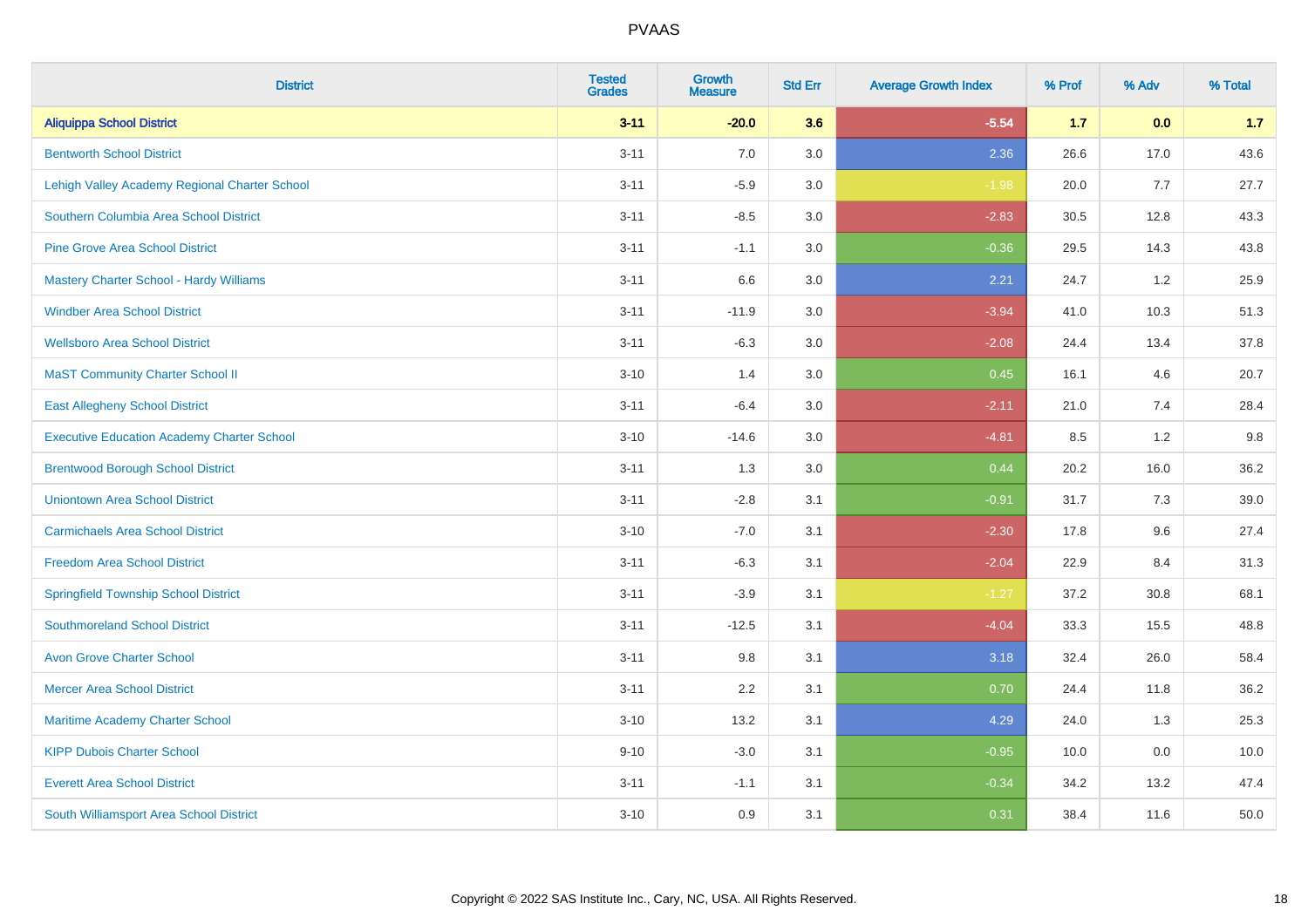| <b>District</b>                                 | <b>Tested</b><br><b>Grades</b> | <b>Growth</b><br><b>Measure</b> | <b>Std Err</b> | <b>Average Growth Index</b> | % Prof | % Adv | % Total |
|-------------------------------------------------|--------------------------------|---------------------------------|----------------|-----------------------------|--------|-------|---------|
| <b>Aliquippa School District</b>                | $3 - 11$                       | $-20.0$                         | 3.6            | $-5.54$                     | $1.7$  | 0.0   | $1.7$   |
| <b>Redbank Valley School District</b>           | $3 - 11$                       | $-7.5$                          | 3.1            | $-2.41$                     | 12.4   | 10.6  | 23.1    |
| <b>Cranberry Area School District</b>           | $3 - 12$                       | $-0.9$                          | 3.1            | $-0.29$                     | 25.5   | 9.7   | 35.2    |
| <b>Fort Cherry School District</b>              | $3 - 10$                       | $-0.7$                          | 3.1            | $-0.21$                     | 30.6   | 14.1  | 44.7    |
| <b>Laurel School District</b>                   | $3 - 11$                       | 13.0                            | 3.1            | 4.19                        | 30.3   | 15.7  | 46.1    |
| <b>Brookville Area School District</b>          | $3 - 11$                       | 6.8                             | 3.1            | 2.19                        | 46.1   | 14.6  | 60.7    |
| <b>Old Forge School District</b>                | $3-12$                         | $-11.3$                         | 3.1            | $-3.62$                     | 28.6   | 13.2  | 41.8    |
| <b>Ellwood City Area School District</b>        | $3 - 11$                       | $-12.5$                         | 3.1            | $-4.00$                     | 26.7   | 8.7   | 35.4    |
| Renaissance Academy Charter School              | $3 - 11$                       | $-5.6$                          | 3.1            | $-1.79$                     | 28.4   | 18.5  | 46.9    |
| <b>Pequea Valley School District</b>            | $3 - 11$                       | 18.0                            | 3.1            | 5.74                        | 29.2   | 37.5  | 66.7    |
| South Allegheny School District                 | $3 - 11$                       | $-0.9$                          | 3.1            | $-0.30$                     | 23.8   | 2.5   | 26.2    |
| <b>Ligonier Valley School District</b>          | $3 - 11$                       | $-10.8$                         | 3.1            | $-3.43$                     | 34.1   | 5.8   | 39.9    |
| Jefferson County-Dubois AVTS                    | $9 - 11$                       | $-11.7$                         | 3.1            | $-3.72$                     | 17.6   | 2.8   | 20.4    |
| <b>Mahanoy Area School District</b>             | $3 - 10$                       | $-3.4$                          | 3.1            | $-1.07$                     | 21.4   | 8.6   | 30.0    |
| South Side Area School District                 | $3 - 11$                       | $-0.6$                          | 3.1            | $-0.19$                     | 24.0   | 28.0  | 52.0    |
| <b>Carlynton School District</b>                | $3 - 11$                       | $-2.0$                          | 3.2            | $-0.62$                     | 27.9   | 5.2   | 33.1    |
| <b>Montgomery Area School District</b>          | $3 - 11$                       | $-5.8$                          | 3.2            | $-1.83$                     | 25.0   | 11.5  | 36.5    |
| <b>Central Fulton School District</b>           | $3 - 11$                       | $-13.3$                         | 3.2            | $-4.20$                     | 18.1   | 9.7   | 27.8    |
| <b>Carbondale Area School District</b>          | $3 - 10$                       | $-2.8$                          | 3.2            | $-0.87$                     | 27.5   | 2.9   | 30.4    |
| <b>Sayre Area School District</b>               | $3 - 11$                       | 5.8                             | 3.2            | 1.81                        | 30.3   | 21.0  | 51.3    |
| <b>Eastern Lancaster County School District</b> | $3 - 12$                       | 2.9                             | 3.2            | 0.91                        | 35.2   | 36.4  | 71.6    |
| <b>Carbon Career &amp; Technical Institute</b>  | $9 - 11$                       | $-9.3$                          | 3.2            | $-2.92$                     | 19.6   | 2.2   | 21.7    |
| <b>Octorara Area School District</b>            | $3 - 11$                       | $-7.5$                          | 3.2            | $-2.35$                     | 26.1   | 17.0  | 43.2    |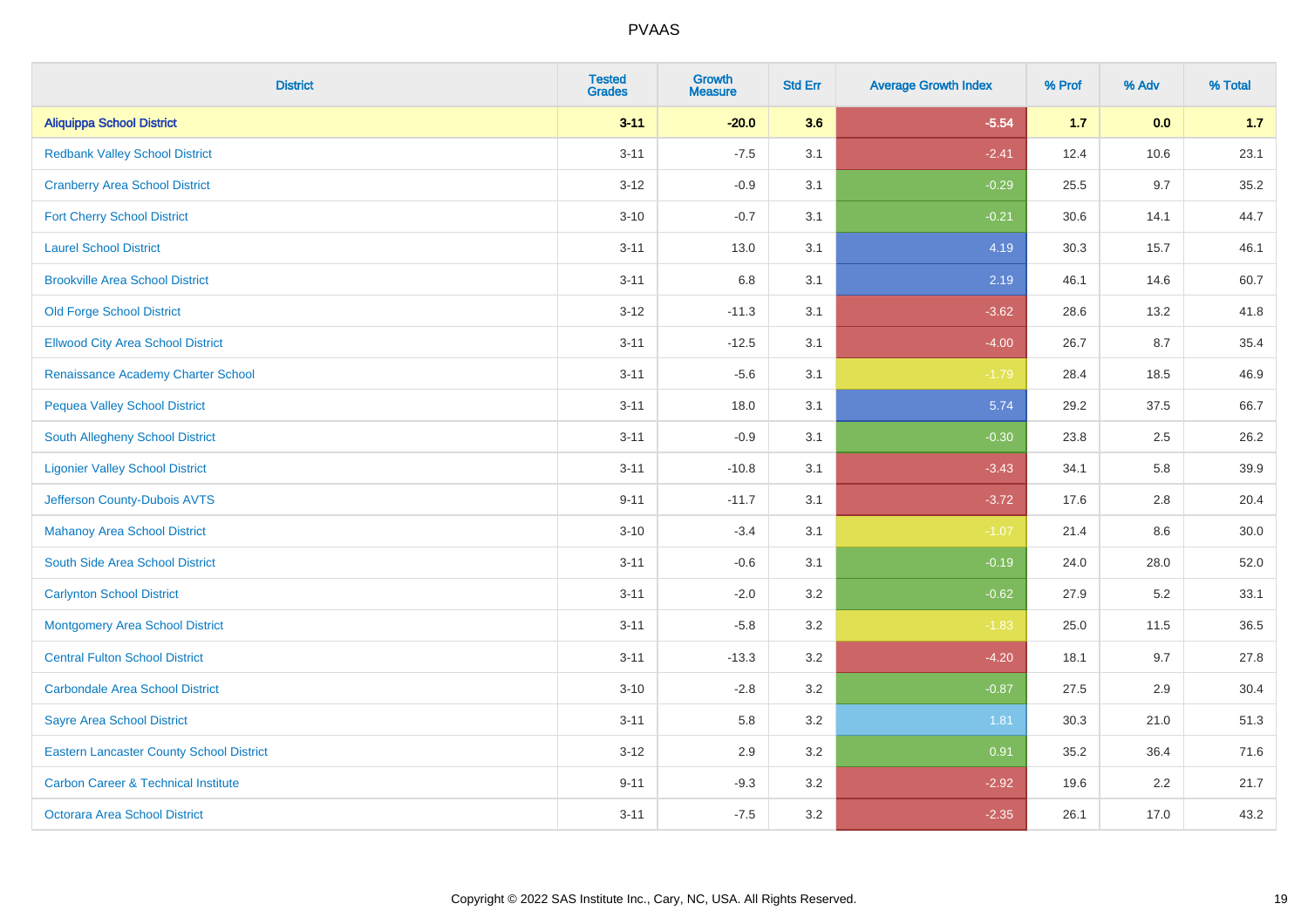| <b>District</b>                                        | <b>Tested</b><br><b>Grades</b> | <b>Growth</b><br><b>Measure</b> | <b>Std Err</b> | <b>Average Growth Index</b> | % Prof | % Adv | % Total |
|--------------------------------------------------------|--------------------------------|---------------------------------|----------------|-----------------------------|--------|-------|---------|
| <b>Aliquippa School District</b>                       | $3 - 11$                       | $-20.0$                         | 3.6            | $-5.54$                     | $1.7$  | 0.0   | 1.7     |
| <b>Wyalusing Area School District</b>                  | $3 - 12$                       | 5.7                             | 3.2            | 1.78                        | 38.6   | 12.9  | 51.4    |
| <b>Steelton-Highspire School District</b>              | $3 - 11$                       | $-5.3$                          | 3.2            | $-1.65$                     | 13.9   | 0.0   | 13.9    |
| <b>Shenango Area School District</b>                   | $3 - 11$                       | 1.7                             | 3.2            | 0.52                        | 41.4   | 13.8  | 55.3    |
| <b>Troy Area School District</b>                       | $3 - 10$                       | $-4.7$                          | 3.2            | $-1.46$                     | 22.8   | 16.5  | 39.2    |
| Juniata Valley School District                         | $3 - 11$                       | 1.6                             | 3.2            | 0.51                        | 23.1   | 9.4   | 32.5    |
| <b>New Brighton Area School District</b>               | $3 - 11$                       | $-2.1$                          | 3.2            | $-0.65$                     | 31.5   | 11.1  | 42.6    |
| New Kensington-Arnold School District                  | $3 - 11$                       | $-5.8$                          | 3.2            | $-1.80$                     | 10.8   | 1.2   | 12.0    |
| <b>Northwestern School District</b>                    | $3 - 11$                       | $-14.6$                         | 3.2            | $-4.51$                     | 32.5   | 13.7  | 46.2    |
| <b>Burgettstown Area School District</b>               | $3 - 11$                       | $-11.2$                         | 3.2            | $-3.46$                     | 16.0   | 2.7   | 18.7    |
| <b>Panther Valley School District</b>                  | $3 - 12$                       | $-13.3$                         | 3.2            | $-4.10$                     | 31.5   | 4.1   | 35.6    |
| Meyersdale Area School District                        | $3 - 11$                       | $-16.1$                         | 3.3            | $-4.94$                     | 20.3   | 5.8   | 26.1    |
| <b>Muncy School District</b>                           | $3 - 11$                       | 6.9                             | 3.3            | 2.12                        | 37.6   | 18.8  | 56.4    |
| <b>Newport School District</b>                         | $3 - 12$                       | 3.8                             | 3.3            | 1.17                        | 38.8   | 10.4  | 49.2    |
| <b>West Branch Area School District</b>                | $3 - 11$                       | 17.0                            | 3.3            | 5.20                        | 47.1   | 19.1  | 66.2    |
| Northern Bedford County School District                | $3 - 11$                       | $-2.3$                          | 3.3            | $-0.69$                     | 26.2   | 16.9  | 43.1    |
| Lackawanna Trail School District                       | $3 - 10$                       | $-11.0$                         | 3.3            | $-3.35$                     | 13.1   | 18.0  | 31.2    |
| Northwest Area School District                         | $3 - 10$                       | $-3.2$                          | 3.3            | $-0.97$                     | 30.4   | 13.0  | 43.5    |
| <b>Westinghouse Arts Academy Charter School</b>        | $9 - 10$                       | $-6.0$                          | 3.3            | $-1.81$                     | 20.2   | 8.9   | 29.1    |
| Propel Charter School - Braddock Hills                 | $3 - 11$                       | $-2.1$                          | 3.3            | $-0.63$                     | 4.8    | 3.2   | 8.1     |
| Wilmington Area School District                        | $3 - 11$                       | 11.1                            | 3.3            | 3.37                        | 29.8   | 26.2  | 56.0    |
| <b>North Star School District</b>                      | $3 - 11$                       | 1.1                             | 3.3            | 0.34                        | 26.2   | 20.0  | 46.2    |
| <b>Chester Charter Scholars Academy Charter School</b> | $3 - 12$                       | $-6.2$                          | 3.3            | $-1.88$                     | 2.2    | 0.0   | 2.2     |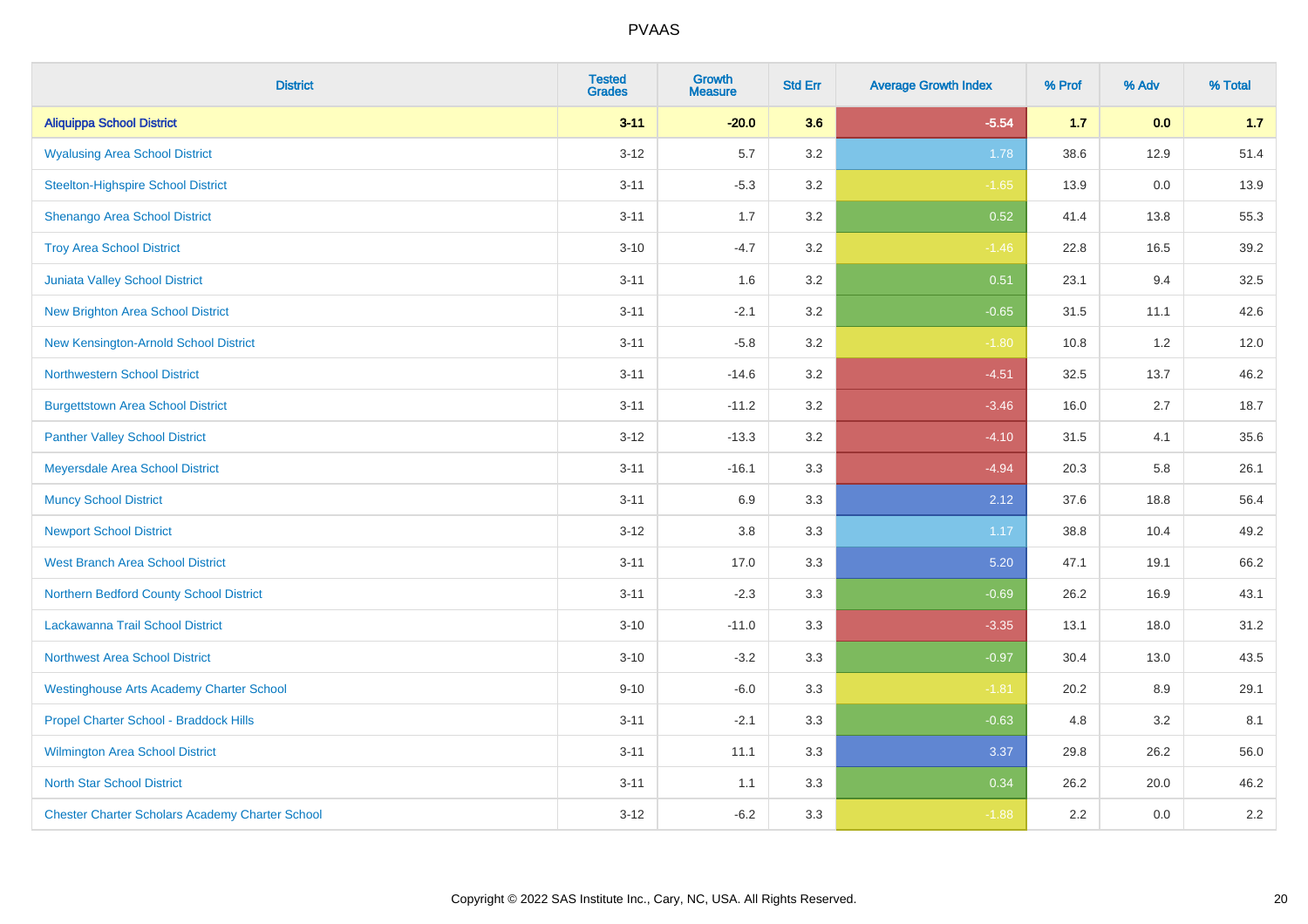| <b>District</b>                               | <b>Tested</b><br><b>Grades</b> | <b>Growth</b><br><b>Measure</b> | <b>Std Err</b> | <b>Average Growth Index</b> | % Prof | % Adv   | % Total |
|-----------------------------------------------|--------------------------------|---------------------------------|----------------|-----------------------------|--------|---------|---------|
| <b>Aliquippa School District</b>              | $3 - 11$                       | $-20.0$                         | 3.6            | $-5.54$                     | $1.7$  | 0.0     | 1.7     |
| <b>Burrell School District</b>                | $3 - 11$                       | $-1.5$                          | 3.3            | $-0.44$                     | 27.8   | 17.7    | 45.6    |
| <b>Tacony Academy Charter School</b>          | $3 - 11$                       | $-12.9$                         | 3.3            | $-3.90$                     | 8.6    | 1.4     | 10.0    |
| <b>Tussey Mountain School District</b>        | $3 - 12$                       | $-13.0$                         | 3.3            | $-3.93$                     | 11.1   | 3.2     | 14.3    |
| <b>Portage Area School District</b>           | $3 - 10$                       | $-0.5$                          | 3.3            | $-0.14$                     | 27.0   | 20.6    | 47.6    |
| <b>Purchase Line School District</b>          | $3 - 12$                       | 4.3                             | 3.3            | 1.30                        | 32.3   | 9.0     | 41.4    |
| <b>United School District</b>                 | $3 - 11$                       | 6.3                             | 3.3            | 1.89                        | 38.8   | 16.3    | 55.0    |
| <b>Union City Area School District</b>        | $3 - 12$                       | $-8.7$                          | 3.3            | $-2.59$                     | 29.7   | 10.9    | 40.6    |
| <b>Steel Valley School District</b>           | $3 - 11$                       | 11.1                            | 3.3            | 3.33                        | 34.8   | 10.1    | 44.9    |
| Pennsylvania Virtual Charter School           | $3 - 11$                       | 4.4                             | 3.4            | 1.31                        | 29.8   | 21.2    | 51.0    |
| Jeannette City School District                | $3 - 11$                       | $-0.7$                          | 3.4            | $-0.20$                     | 26.8   | 4.1     | 30.9    |
| <b>Northern Cambria School District</b>       | $3 - 11$                       | $-0.3$                          | 3.4            | $-0.09$                     | 26.5   | 1.2     | 27.7    |
| <b>Mountain View School District</b>          | $3 - 11$                       | 24.2                            | 3.4            | $7.20$                      | 45.8   | 37.3    | 83.0    |
| Southern Huntingdon County School District    | $3 - 11$                       | $-5.9$                          | 3.4            | $-1.76$                     | 32.8   | 4.9     | 37.7    |
| <b>Minersville Area School District</b>       | $3 - 11$                       | $-2.9$                          | 3.4            | $-0.86$                     | 27.4   | 9.7     | 37.1    |
| Pennsylvania Distance Learning Charter School | $3 - 12$                       | 6.8                             | 3.4            | 1.99                        | 19.8   | $6.2\,$ | 25.9    |
| <b>Multicultural Academy Charter School</b>   | $9 - 11$                       | 6.0                             | 3.4            | 1.77                        | 12.3   | 0.0     | 12.3    |
| <b>Millersburg Area School District</b>       | $3 - 11$                       | $-6.6$                          | 3.4            | $-1.92$                     | 24.1   | 10.3    | 34.5    |
| <b>Belmont Charter School</b>                 | $3 - 10$                       | 2.2                             | 3.4            | 0.64                        | 5.3    | 1.8     | $7.0$   |
| <b>Coudersport Area School District</b>       | $3 - 11$                       | 14.8                            | 3.4            | 4.33                        | 34.7   | 28.0    | 62.7    |
| <b>Frazier School District</b>                | $3 - 11$                       | $-18.9$                         | 3.4            | $-5.49$                     | 18.3   | 1.4     | 19.7    |
| <b>Bloomsburg Area School District</b>        | $3 - 10$                       | 4.3                             | 3.4            | 1.26                        | 36.5   | 20.6    | 57.1    |
| <b>Northgate School District</b>              | $3 - 11$                       | $-3.0$                          | 3.4            | $-0.85$                     | 35.6   | 6.8     | 42.4    |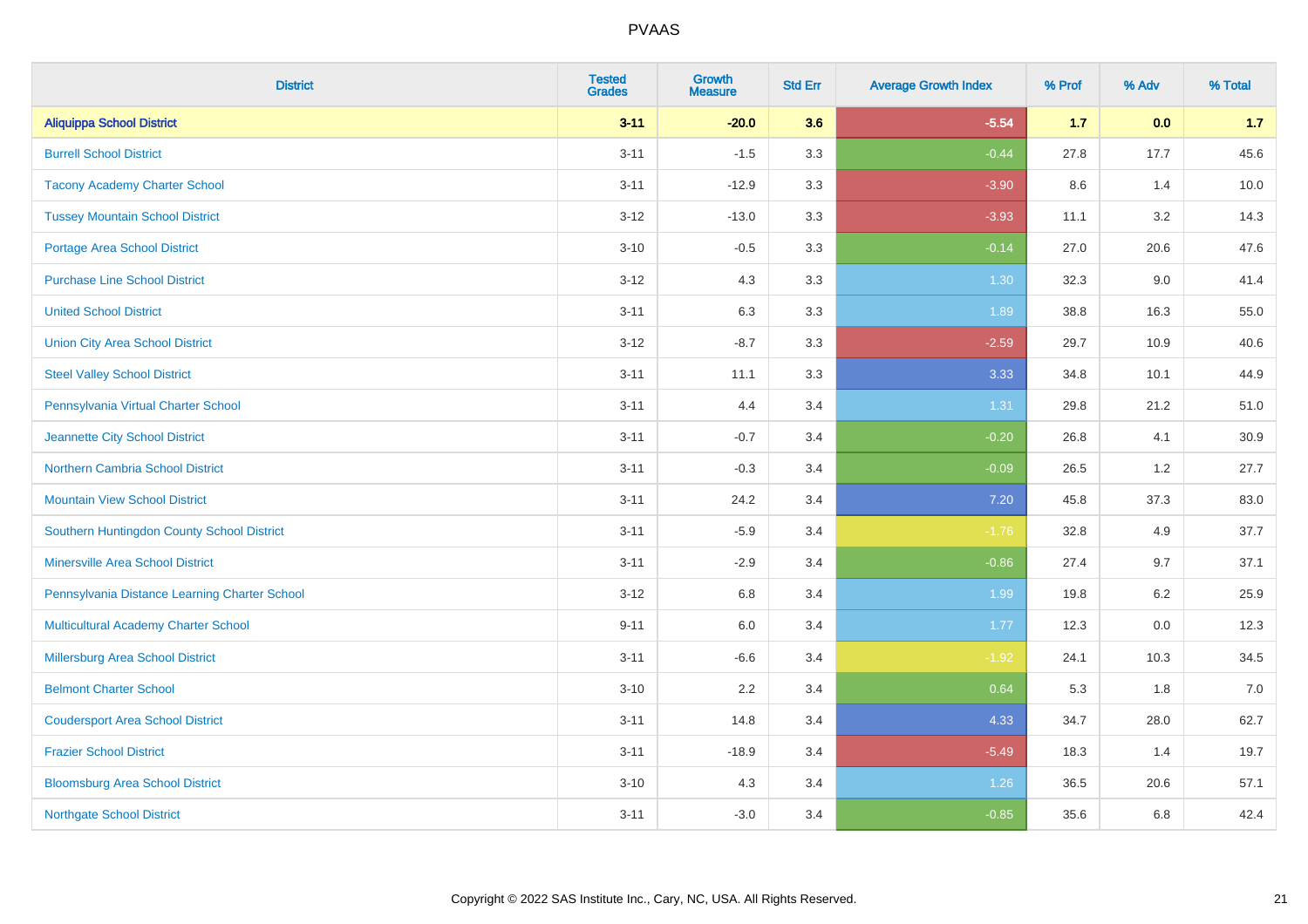| <b>District</b>                                | <b>Tested</b><br><b>Grades</b> | <b>Growth</b><br><b>Measure</b> | <b>Std Err</b> | <b>Average Growth Index</b> | % Prof | % Adv | % Total |
|------------------------------------------------|--------------------------------|---------------------------------|----------------|-----------------------------|--------|-------|---------|
| <b>Aliquippa School District</b>               | $3 - 11$                       | $-20.0$                         | 3.6            | $-5.54$                     | $1.7$  | 0.0   | 1.7     |
| <b>Chartiers-Houston School District</b>       | $3 - 10$                       | $-16.5$                         | 3.5            | $-4.79$                     | 26.3   | 6.6   | 32.9    |
| <b>Southeast Delco School District</b>         | $3 - 10$                       | 3.9                             | 3.5            | 1.12                        | 18.6   | 3.4   | 22.0    |
| <b>Homer-Center School District</b>            | $3 - 11$                       | 8.8                             | 3.5            | 2.53                        | 38.0   | 17.7  | 55.8    |
| <b>Reynolds School District</b>                | $3 - 10$                       | $-3.0$                          | 3.5            | $-0.87$                     | 27.3   | 9.1   | 36.4    |
| <b>Sto-Rox School District</b>                 | $3 - 10$                       | $-7.0$                          | 3.5            | $-1.99$                     | 3.2    | 0.0   | 3.2     |
| <b>Otto-Eldred School District</b>             | $3 - 11$                       | $-0.5$                          | 3.5            | $-0.13$                     | 35.8   | 10.5  | 46.3    |
| <b>Conemaugh Township Area School District</b> | $3 - 12$                       | 4.8                             | 3.5            | 1.39                        | 30.9   | 27.8  | 58.8    |
| <b>Glendale School District</b>                | $3 - 10$                       | 7.9                             | 3.5            | 2.25                        | 42.6   | 9.3   | 51.8    |
| <b>Lakeview School District</b>                | $3 - 11$                       | $-1.9$                          | 3.5            | $-0.53$                     | 41.5   | 12.3  | 53.8    |
| <b>West Middlesex Area School District</b>     | $3 - 10$                       | $-7.4$                          | 3.5            | $-2.11$                     | 32.0   | 9.6   | 41.6    |
| <b>Brockway Area School District</b>           | $3 - 11$                       | $-0.4$                          | 3.5            | $-0.11$                     | 41.2   | 13.8  | 55.0    |
| <b>Shenandoah Valley School District</b>       | $3 - 11$                       | $-4.5$                          | 3.5            | $-1.29$                     | 14.3   | 0.0   | 14.3    |
| <b>Penns Manor Area School District</b>        | $3 - 12$                       | $-1.9$                          | 3.5            | $-0.55$                     | 24.2   | 3.8   | 28.0    |
| <b>Halifax Area School District</b>            | $3 - 11$                       | 5.8                             | 3.5            | 1.64                        | 32.1   | 18.9  | 50.9    |
| <b>Bethlehem-Center School District</b>        | $3 - 10$                       | 2.1                             | 3.5            | 0.59                        | 32.3   | 4.6   | 36.9    |
| <b>School Lane Charter School</b>              | $3 - 11$                       | 2.6                             | 3.6            | 0.72                        | 23.1   | 18.7  | 41.8    |
| <b>Reach Cyber Charter School</b>              | $3 - 11$                       | 1.4                             | 3.6            | 0.40                        | 32.9   | 15.2  | 48.1    |
| <b>Salisbury Township School District</b>      | $3 - 11$                       | 5.8                             | 3.6            | 1.62                        | 24.4   | 12.6  | 37.0    |
| <b>Fairfield Area School District</b>          | $3 - 11$                       | $-0.5$                          | 3.6            | $-0.13$                     | 43.9   | 6.1   | 50.0    |
| <b>Greenwood School District</b>               | $3 - 11$                       | 11.3                            | 3.6            | 3.14                        | 31.2   | 32.8  | 63.9    |
| <b>Achievement House Charter School</b>        | $7 - 11$                       | $-8.2$                          | 3.6            | $-2.28$                     | 16.7   | 2.8   | 19.4    |
| <b>Aliquippa School District</b>               | $3 - 11$                       | $-20.0$                         | 3.6            | $-5.54$                     | 1.7    | 0.0   | $1.7$   |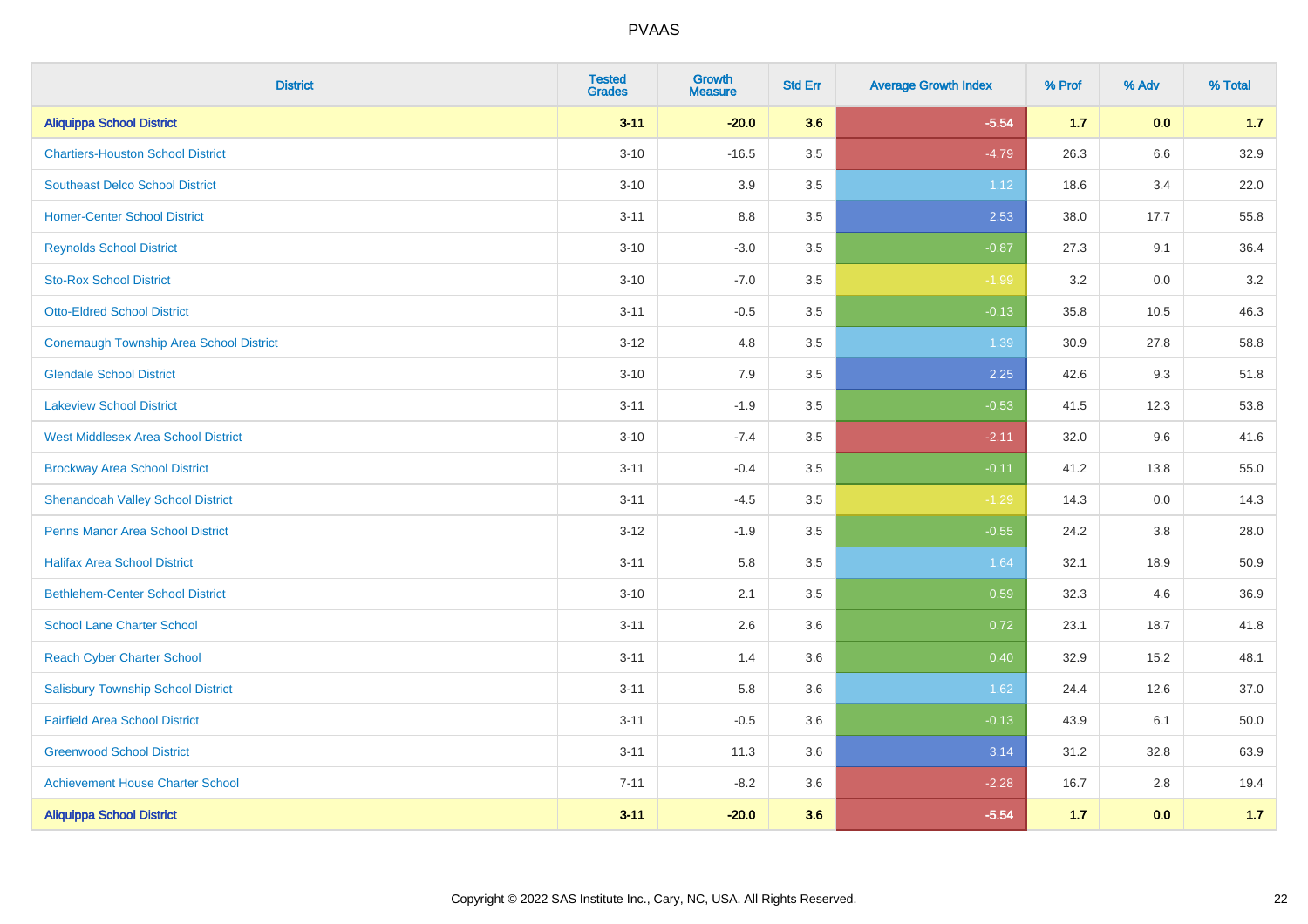| <b>District</b>                                   | <b>Tested</b><br><b>Grades</b> | <b>Growth</b><br><b>Measure</b> | <b>Std Err</b> | <b>Average Growth Index</b> | % Prof | % Adv   | % Total |
|---------------------------------------------------|--------------------------------|---------------------------------|----------------|-----------------------------|--------|---------|---------|
| <b>Aliquippa School District</b>                  | $3 - 11$                       | $-20.0$                         | 3.6            | $-5.54$                     | 1.7    | 0.0     | 1.7     |
| <b>Forest City Regional School District</b>       | $3 - 12$                       | $-1.2$                          | 3.6            | $-0.33$                     | 26.5   | $8.2\,$ | 34.7    |
| <b>Propel Charter School-Montour</b>              | $3 - 10$                       | $-3.4$                          | 3.6            | $-0.93$                     | 7.7    | 0.0     | 7.7     |
| <b>Clarion-Limestone Area School District</b>     | $3 - 12$                       | $-10.0$                         | 3.6            | $-2.76$                     | 28.3   | 20.0    | 48.3    |
| <b>Columbia Borough School District</b>           | $3 - 12$                       | $-1.1$                          | 3.6            | $-0.31$                     | 17.2   | 1.7     | 19.0    |
| <b>Sharpsville Area School District</b>           | $3 - 11$                       | 3.8                             | 3.7            | 1.04                        | 41.1   | 23.2    | 64.3    |
| <b>Lawrence County CTC</b>                        | $10 - 11$                      | $-9.8$                          | 3.7            | $-2.68$                     | 7.3    | 0.0     | 7.3     |
| <b>Sugar Valley Rural Charter School</b>          | $3 - 11$                       | $-3.6$                          | 3.7            | $-0.98$                     | 10.3   | 0.0     | 10.3    |
| <b>Clarion Area School District</b>               | $3 - 11$                       | 3.2                             | 3.7            | 0.88                        | 31.7   | 13.3    | 45.0    |
| <b>Blue Ridge School District</b>                 | $3 - 11$                       | 8.3                             | 3.7            | 2.24                        | 29.6   | 9.3     | 38.9    |
| <b>North Pocono School District</b>               | $3 - 11$                       | 13.1                            | 3.7            | 3.54                        | 31.4   | 33.3    | 64.7    |
| <b>Union School District</b>                      | $3 - 12$                       | 2.5                             | 3.7            | 0.69                        | 17.9   | 10.4    | 28.4    |
| <b>Antietam School District</b>                   | $3 - 10$                       | $-9.5$                          | 3.7            | $-2.57$                     | 20.9   | $1.5\,$ | 22.4    |
| Lincoln Leadership Academy Charter School         | $3 - 12$                       | $-7.4$                          | 3.7            | $-1.99$                     | 6.4    | 2.1     | 8.5     |
| Morrisville Borough School District               | $3 - 11$                       | $-13.1$                         | 3.7            | $-3.52$                     | 4.9    | 1.6     | 6.6     |
| <b>Environmental Charter School At Frick Park</b> | $3-9$                          | $-6.2$                          | 3.7            | $-1.67$                     | 25.9   | 3.4     | 29.3    |
| <b>Northeast Bradford School District</b>         | $3 - 10$                       | $-5.0$                          | 3.7            | $-1.35$                     | 30.6   | 4.8     | 35.5    |
| <b>Clearfield Area School District</b>            | $3 - 10$                       | $-1.3$                          | 3.7            | $-0.34$                     | 43.9   | 24.6    | 68.4    |
| <b>Williams Valley School District</b>            | $3 - 11$                       | 2.6                             | 3.7            | 0.69                        | 17.0   | 5.1     | 22.0    |
| <b>Port Allegany School District</b>              | $3 - 11$                       | 6.5                             | 3.7            | 1.74                        | 26.4   | 11.3    | 37.7    |
| <b>Brownsville Area School District</b>           | $3 - 12$                       | 3.9                             | 3.8            | 1.04                        | 22.0   | 8.5     | 30.5    |
| <b>Union Area School District</b>                 | $3 - 11$                       | $-6.5$                          | 3.8            | $-1.70$                     | 30.6   | 12.2    | 42.9    |
| <b>Susquehanna Community School District</b>      | $3 - 11$                       | $-4.5$                          | 3.8            | $-1.19$                     | 31.9   | 8.8     | 40.7    |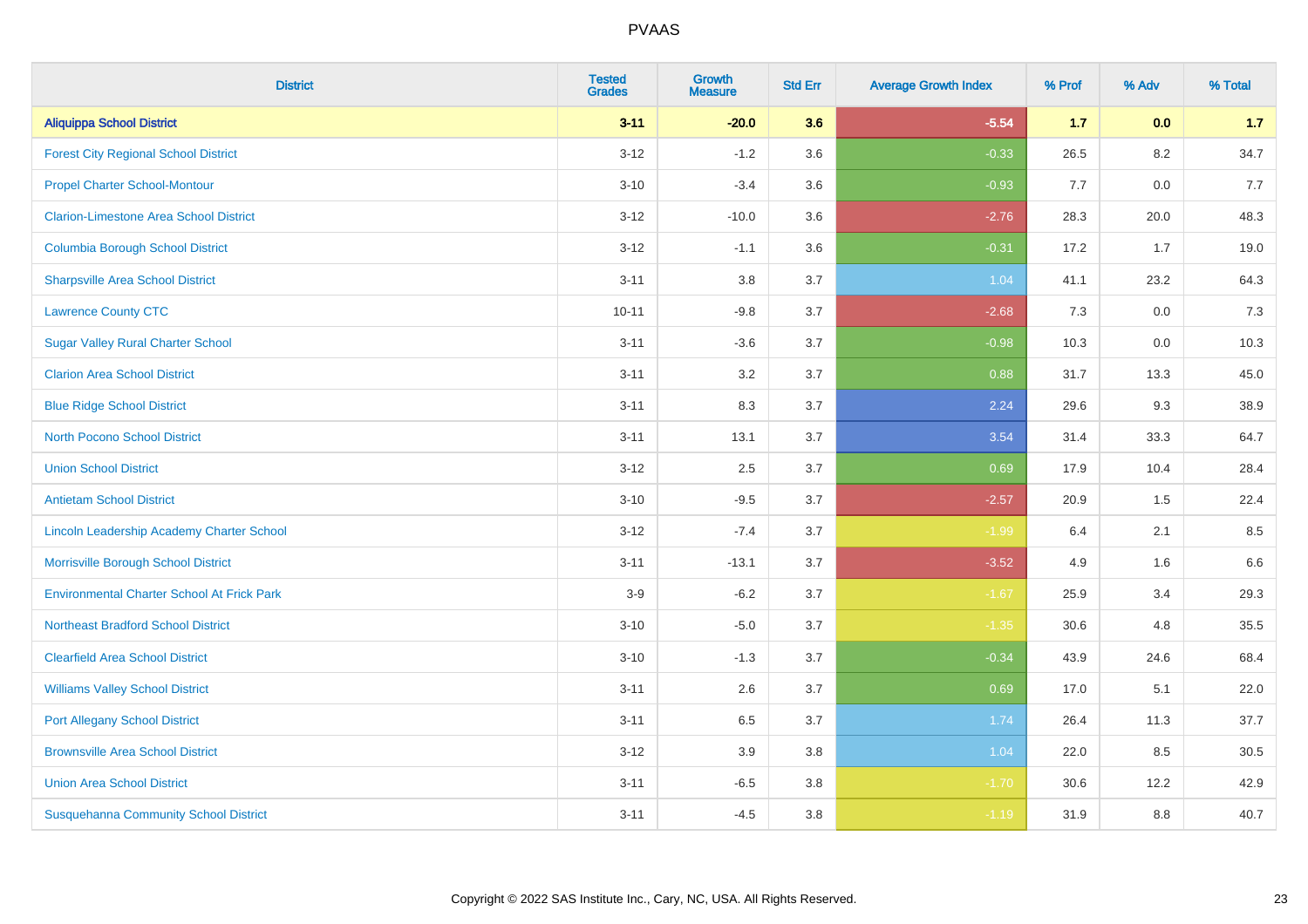| <b>District</b>                              | <b>Tested</b><br><b>Grades</b> | <b>Growth</b><br><b>Measure</b> | <b>Std Err</b> | <b>Average Growth Index</b> | % Prof | % Adv   | % Total |
|----------------------------------------------|--------------------------------|---------------------------------|----------------|-----------------------------|--------|---------|---------|
| <b>Aliquippa School District</b>             | $3 - 11$                       | $-20.0$                         | 3.6            | $-5.54$                     | $1.7$  | 0.0     | 1.7     |
| <b>Smethport Area School District</b>        | $3 - 12$                       | 5.8                             | 3.8            | $1.52$                      | 24.6   | 20.0    | 44.6    |
| Jefferson-Morgan School District             | $3 - 10$                       | $-12.0$                         | 3.9            | $-3.09$                     | 28.6   | 6.1     | 34.7    |
| <b>West Greene School District</b>           | $3 - 11$                       | $-8.1$                          | 3.9            | $-2.08$                     | 31.0   | 11.9    | 42.9    |
| <b>Allegheny Valley School District</b>      | $3 - 11$                       | $-1.9$                          | 3.9            | $-0.48$                     | 31.8   | 11.4    | 43.2    |
| <b>Line Mountain School District</b>         | $3 - 11$                       | 11.7                            | 3.9            | 3.01                        | 40.4   | 42.3    | 82.7    |
| Johnsonburg Area School District             | $3 - 11$                       | 5.0                             | 3.9            | 1.27                        | 35.5   | 11.8    | 47.4    |
| <b>Tri-Valley School District</b>            | $3 - 10$                       | $-2.7$                          | 3.9            | $-0.69$                     | 31.0   | 9.5     | 40.5    |
| <b>West Side CTC</b>                         | $9 - 10$                       | $-32.0$                         | 3.9            | $-8.16$                     | 5.9    | 0.0     | 5.9     |
| <b>Leechburg Area School District</b>        | $3 - 11$                       | 7.0                             | 3.9            | 1.79                        | 37.7   | 4.9     | 42.6    |
| <b>Rochester Area School District</b>        | $3 - 11$                       | $-5.7$                          | 3.9            | $-1.45$                     | 14.9   | 2.1     | 17.0    |
| <b>Propel Charter School-Homestead</b>       | $3 - 11$                       | $-5.0$                          | 3.9            | $-1.27$                     | 7.3    | 0.0     | 7.3     |
| <b>Blacklick Valley School District</b>      | $3 - 11$                       | $-0.9$                          | 3.9            | $-0.23$                     | 7.7    | 7.7     | 15.4    |
| <b>Riverview School District</b>             | $3 - 11$                       | $-13.0$                         | 4.0            | $-3.29$                     | 43.1   | $7.8\,$ | 51.0    |
| <b>Shade-Central City School District</b>    | $3 - 11$                       | $-14.6$                         | 4.0            | $-3.68$                     | 9.6    | 0.0     | 9.6     |
| <b>Southern Fulton School District</b>       | $3 - 11$                       | $-5.1$                          | 4.0            | $-1.29$                     | 21.7   | 13.0    | 34.8    |
| <b>Berlin Brothersvalley School District</b> | $3 - 11$                       | 19.6                            | 4.0            | 4.93                        | 28.3   | 41.3    | 69.6    |
| <b>Ridgway Area School District</b>          | $3 - 11$                       | $-6.1$                          | 4.0            | $-1.53$                     | 42.2   | 15.6    | 57.8    |
| <b>Weatherly Area School District</b>        | $3 - 11$                       | $-5.8$                          | 4.0            | $-1.44$                     | 32.1   | $8.9\,$ | 41.1    |
| <b>Benton Area School District</b>           | $3 - 10$                       | 8.1                             | 4.0            | 2.01                        | 35.7   | 28.6    | 64.3    |
| Allegheny-Clarion Valley School District     | $3 - 10$                       | 12.3                            | 4.1            | 3.03                        | 33.3   | 19.0    | 52.4    |
| <b>Conemaugh Valley School District</b>      | $3 - 12$                       | $-6.3$                          | 4.1            | $-1.54$                     | 23.7   | 5.1     | 28.8    |
| Jamestown Area School District               | $3 - 11$                       | $-9.5$                          | 4.1            | $-2.33$                     | 41.5   | 4.9     | 46.3    |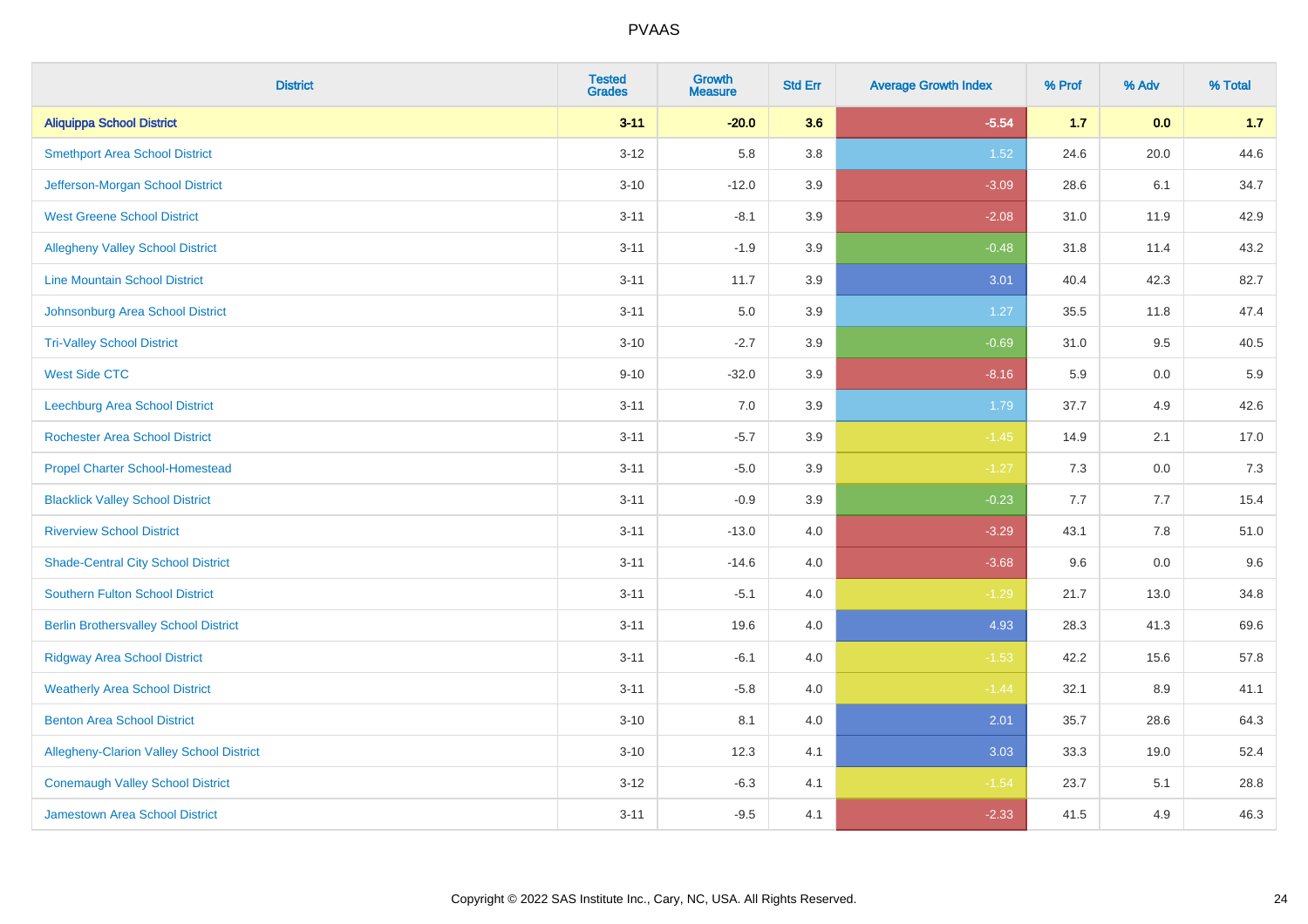| <b>District</b>                                 | <b>Tested</b><br><b>Grades</b> | <b>Growth</b><br><b>Measure</b> | <b>Std Err</b> | <b>Average Growth Index</b> | % Prof | % Adv | % Total |
|-------------------------------------------------|--------------------------------|---------------------------------|----------------|-----------------------------|--------|-------|---------|
| <b>Aliquippa School District</b>                | $3 - 11$                       | $-20.0$                         | 3.6            | $-5.54$                     | $1.7$  | 0.0   | 1.7     |
| <b>Williamsburg Community School District</b>   | $3 - 11$                       | $-16.9$                         | 4.1            | $-4.14$                     | 22.4   | 0.0   | 22.4    |
| <b>Jenkintown School District</b>               | $3 - 11$                       | $-7.9$                          | 4.1            | $-1.92$                     | 34.1   | 27.3  | 61.4    |
| North Clarion County School District            | $3 - 12$                       | 3.4                             | 4.1            | 0.83                        | 45.0   | 18.8  | 63.8    |
| <b>Roberto Clemente Charter School</b>          | $3 - 12$                       | $-3.3$                          | 4.1            | $-0.79$                     | 22.7   | 4.6   | 27.3    |
| <b>Ferndale Area School District</b>            | $3 - 10$                       | $-1.1$                          | 4.1            | $-0.27$                     | 21.0   | 7.9   | 29.0    |
| <b>Chichester School District</b>               | $3 - 11$                       | $-1.8$                          | 4.2            | $-0.44$                     | 40.0   | 14.0  | 54.0    |
| <b>Farrell Area School District</b>             | $3 - 11$                       | $-1.9$                          | 4.2            | $-0.44$                     | 9.3    | 11.6  | 20.9    |
| <b>Western Beaver County School District</b>    | $3 - 11$                       | $-9.3$                          | 4.2            | $-2.20$                     | 45.1   | 3.9   | 49.0    |
| <b>Mastery Charter School - Pickett Campus</b>  | $6 - 10$                       | 2.7                             | 4.2            | 0.65                        | 20.6   | 0.0   | 20.6    |
| Dr Robert Ketterer Charter School Inc           | $6 - 12$                       | 7.1                             | 4.3            | 1.66                        | 7.3    | 1.7   | 9.0     |
| <b>Sullivan County School District</b>          | $3 - 10$                       | 2.5                             | 4.3            | 0.58                        | 43.6   | 7.7   | 51.3    |
| <b>Tidioute Community Charter School</b>        | $3 - 11$                       | 0.8                             | 4.4            | 0.19                        | 18.1   | 6.9   | 25.0    |
| <b>Millville Area School District</b>           | $3 - 12$                       | $-5.6$                          | 4.4            | $-1.26$                     | 31.4   | 11.4  | 42.9    |
| <b>Southeastern Greene School District</b>      | $3 - 10$                       | $-2.3$                          | 4.4            | $-0.53$                     | 29.0   | 9.7   | 38.7    |
| <b>Cameron County School District</b>           | $3 - 12$                       | $-5.0$                          | 4.4            | $-1.12$                     | 34.9   | 4.8   | 39.7    |
| <b>York Academy Regional Charter School</b>     | $3 - 11$                       | $-2.3$                          | 4.4            | $-0.52$                     | 23.5   | 2.0   | 25.5    |
| California Area School District                 | $3 - 10$                       | $-13.7$                         | 4.5            | $-3.06$                     | 41.7   | 16.7  | 58.3    |
| <b>Commodore Perry School District</b>          | $3 - 11$                       | $-10.4$                         | 4.5            | $-2.30$                     | 29.4   | 5.9   | 35.3    |
| Capital Area School for the Arts Charter School | $9 - 11$                       | 14.2                            | 4.5            | 3.13                        | 27.5   | 30.0  | 57.5    |
| <b>Mastery Charter School - Gratz Campus</b>    | $7 - 10$                       | $-9.5$                          | 4.6            | $-2.09$                     | 0.0    | 3.4   | 3.4     |
| <b>Cornell School District</b>                  | $3 - 11$                       | $-5.5$                          | 4.6            | $-1.20$                     | 11.3   | 3.2   | 14.5    |
| <b>Moshannon Valley School District</b>         | $3 - 10$                       | $-5.1$                          | 4.6            | $-1.12$                     | 25.0   | 12.5  | 37.5    |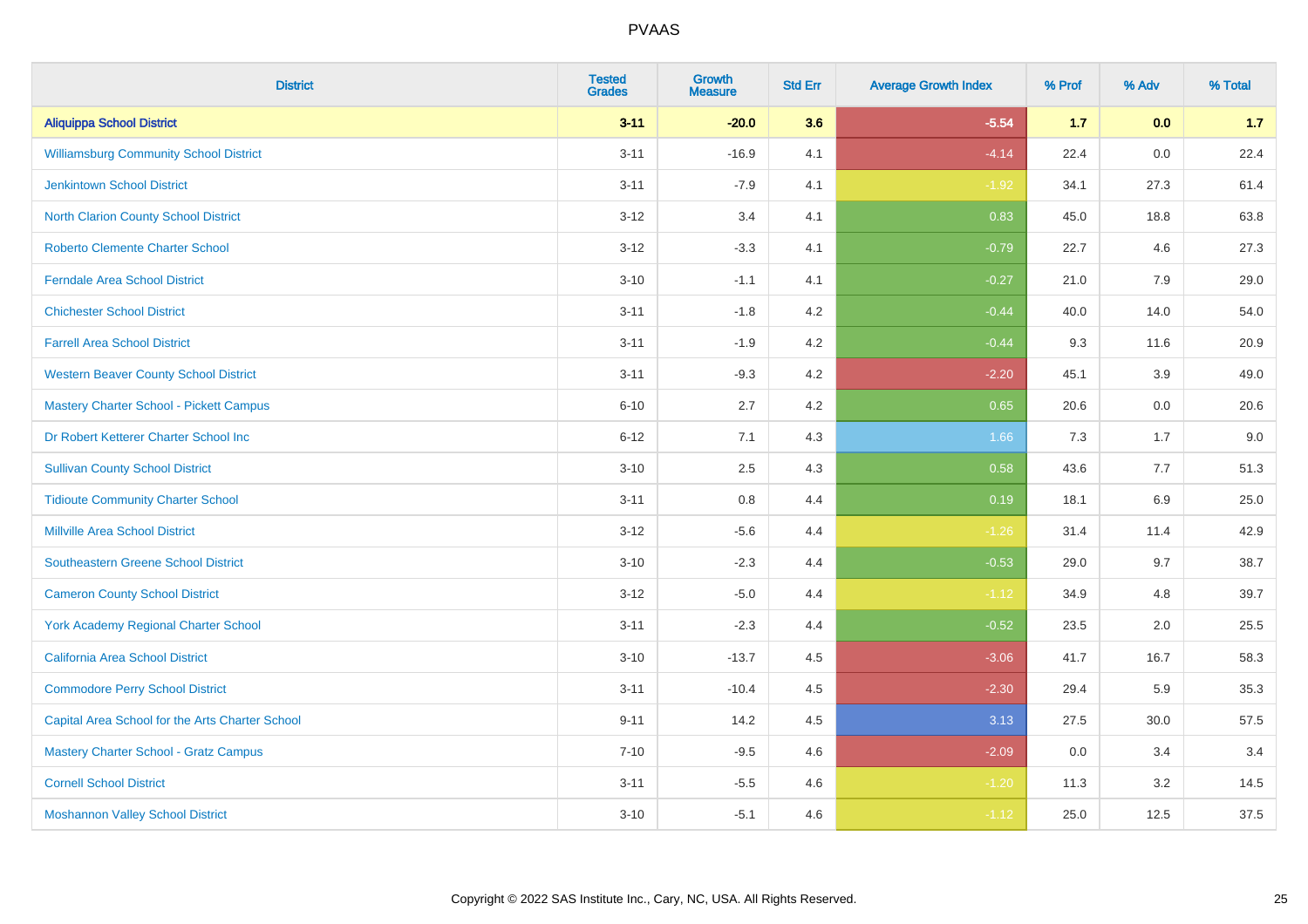| <b>District</b>                                 | <b>Tested</b><br><b>Grades</b> | <b>Growth</b><br><b>Measure</b> | <b>Std Err</b> | <b>Average Growth Index</b> | % Prof | % Adv   | % Total |
|-------------------------------------------------|--------------------------------|---------------------------------|----------------|-----------------------------|--------|---------|---------|
| <b>Aliquippa School District</b>                | $3 - 11$                       | $-20.0$                         | 3.6            | $-5.54$                     | 1.7    | 0.0     | 1.7     |
| <b>Northern Potter School District</b>          | $3 - 12$                       | 6.8                             | 4.6            | 1.48                        | 30.6   | 11.1    | 41.7    |
| <b>Avella Area School District</b>              | $3 - 12$                       | 1.6                             | 4.7            | 0.34                        | 34.8   | 7.2     | 42.0    |
| <b>Hanover Area School District</b>             | $3 - 11$                       | $-14.7$                         | 4.7            | $-3.13$                     | 12.1   | 3.0     | 15.2    |
| <b>Forbes Road School District</b>              | $3 - 11$                       | $-11.5$                         | 4.7            | $-2.43$                     | 23.1   | 10.3    | 33.3    |
| <b>Forest Area School District</b>              | $3 - 11$                       | $-1.8$                          | 4.7            | $-0.37$                     | 18.9   | 15.1    | 34.0    |
| <b>Evergreen Community Charter School</b>       | $6 - 11$                       | $-1.1$                          | 4.7            | $-0.23$                     | 34.6   | 26.9    | 61.5    |
| <b>Fannett-Metal School District</b>            | $3 - 11$                       | $-22.3$                         | 4.8            | $-4.65$                     | 16.4   | 6.6     | 23.0    |
| <b>Tulpehocken Area School District</b>         | $3 - 12$                       | 1.0                             | 4.9            | 0.20                        | 11.5   | 23.1    | 34.6    |
| <b>Clairton City School District</b>            | $3 - 11$                       | $-1.6$                          | 5.0            | $-0.32$                     | 3.8    | $0.5\,$ | 4.4     |
| <b>Harmony Area School District</b>             | $3 - 10$                       | $-5.7$                          | 5.0            | $-1.13$                     | 33.3   | 0.0     | 33.3    |
| <b>Keystone Education Center Charter School</b> | $3 - 12$                       | $-6.5$                          | 5.1            | $-1.28$                     | 0.0    | 0.0     | 0.0     |
| <b>Upper Dauphin Area School District</b>       | $3 - 11$                       | 16.5                            | 5.1            | 3.26                        | 37.5   | 26.8    | 64.3    |
| <b>Oswayo Valley School District</b>            | $3 - 12$                       | 9.9                             | 5.1            | 1.93                        | 26.5   | 44.1    | 70.6    |
| <b>Claysburg-Kimmel School District</b>         | $3 - 11$                       | $-1.2$                          | 5.2            | $-0.22$                     | 5.0    | 0.0     | $5.0\,$ |
| <b>Galeton Area School District</b>             | $3 - 11$                       | 5.4                             | 5.4            | 1.01                        | 33.3   | 22.2    | 55.6    |
| <b>Valley Grove School District</b>             | $3 - 10$                       | $-4.0$                          | 5.5            | $-0.72$                     | 68.4   | 15.8    | 84.2    |
| <b>Shanksville-Stonycreek School District</b>   | $3 - 10$                       | $-8.6$                          | 5.5            | $-1.55$                     | 17.6   | 23.5    | 41.2    |
| People For People Charter School                | $3-12$                         | 6.4                             | 5.6            | $1.15$                      | 2.4    | 0.0     | 2.4     |
| <b>Monessen City School District</b>            | $3 - 10$                       | $-3.9$                          | 5.6            | $-0.69$                     | 21.0   | 10.5    | 31.6    |
| Urban Pathways 6-12 Charter School              | $6 - 11$                       | $-4.1$                          | 5.7            | $-0.72$                     | 0.0    | 0.0     | 0.0     |
| Mastery Charter School - Thomas Campus          | $3 - 10$                       | 7.9                             | 5.7            | 1.39                        | 12.5   | $0.0\,$ | 12.5    |
| <b>Keystone School District</b>                 | $3 - 11$                       | 7.8                             | 5.7            | 1.37                        | 35.0   | 45.0    | 80.0    |